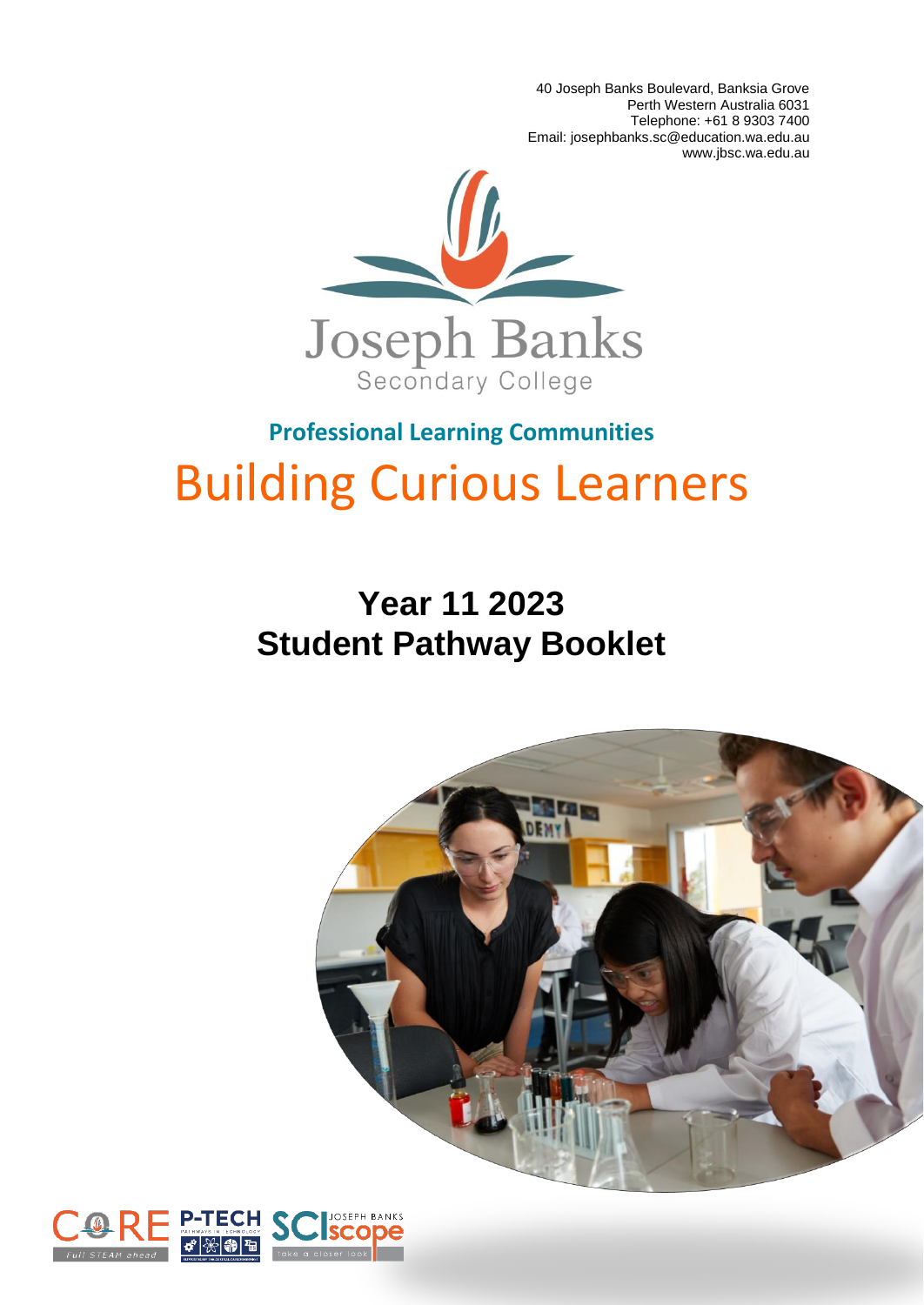

### **CONTENTS**

#### **INTRODUCTION**

#### INFORMATION FOR YEAR 11 AND 12

#### PRE-APPRENTICESHIP AND TAFE OPPORTUNTIES

#### ATAR EXAMINATIONS

#### UNIVERSITY ENTRANCE REQUIREMENTS

#### OTHER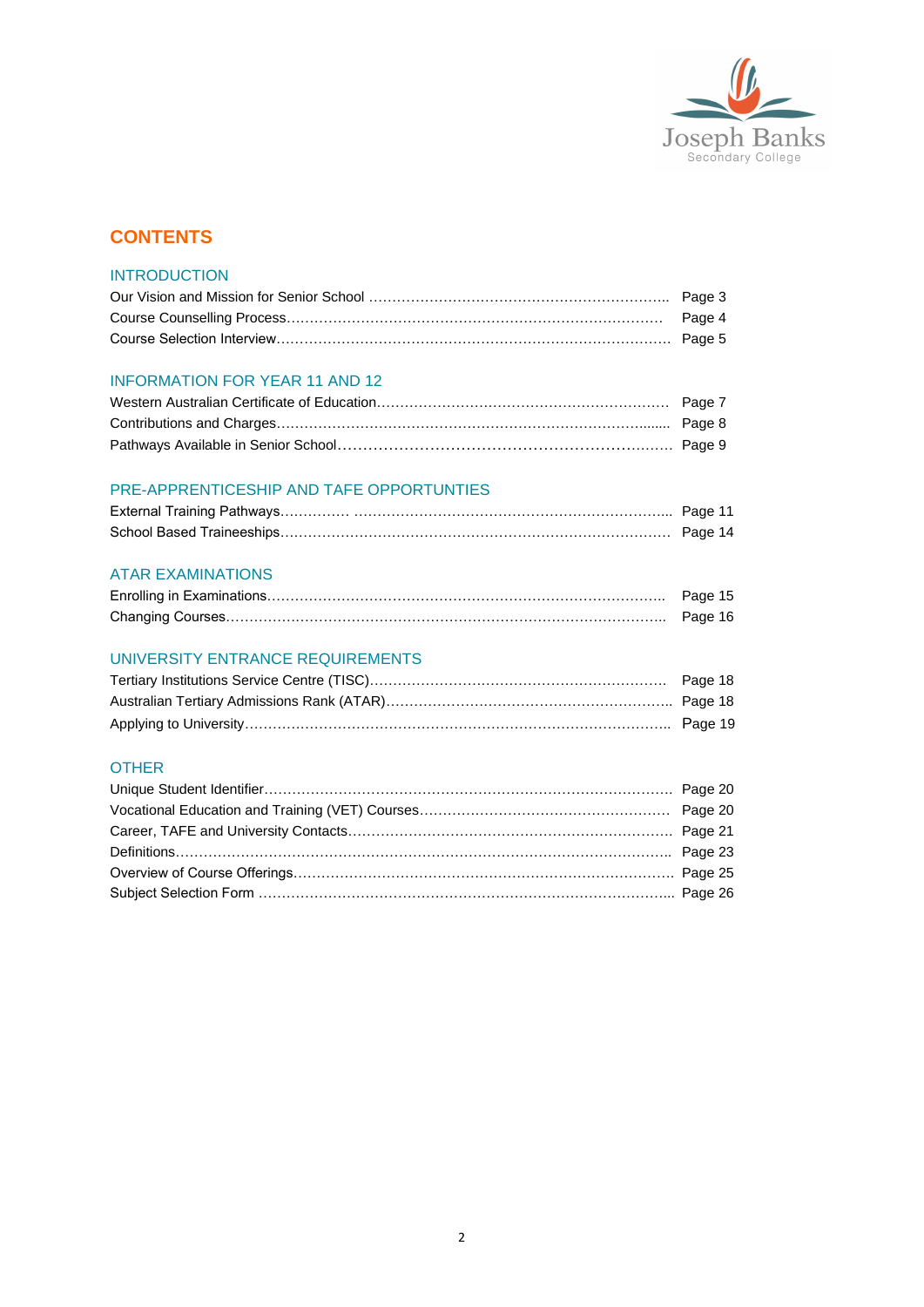

# **Our Vision and Mission for Senior School**

### **Our Vision**

In line with our College Business Plan, we are committed to creating a vibrant culture of excellence, opportunity, innovation and success for our students. We believe that every student can learn, and provided the right opportunities will learn to high levels.

Our aim is to nurture every student's talents and to provide all students with the knowledge, skills, attributes and values they will require for successful ongoing learning and life beyond school. Our Staff are committed to helping students develop to their full potential. This includes helping students develop the required skills for the 21st century, whilst constantly encouraging and supporting individuals to strive for their personal best.

In Year 10, our students are provided with the opportunity to engage in a wide variety of engaging courses across a range of contexts. The variety of pathways and subject offerings in Year 11 allow our students to build upon their Year 10 experience to pursue excellence in their personalised pathway to success.

Our aim is to develop a Senior School that caters to the needs of our young adult learners so that they can take the next important steps in their life. Our primary goal is to move students to increasing independence where they understand, appreciate and accept responsibility for the choices they make, and in doing so, make the most of their opportunities. As mature young adults, our students will be able to develop the ability to establish and maintain authentic relationships, both in and out of the College to support them in their personalised pathway to success.

#### **Our Mission**

Our mission is to develop a culture of mutual respect and trust, where the relationship between staff and students reflects a more mature approach as would be expected in a college catering for young adults. Our staff are committed to helping students develop to their full potential.

In Year 11 and 12, we provide a range of opportunities for our students to achieve excellence across a variety of pathways. Our students are encouraged to strive for excellence in their chosen pathway in attending University, TAFE or securing future employment across a wide range of industries.

The aim of the courses outlined in this booklet is to provide stimulating and engaging learning programs for students through personalised pathways for each individual student.

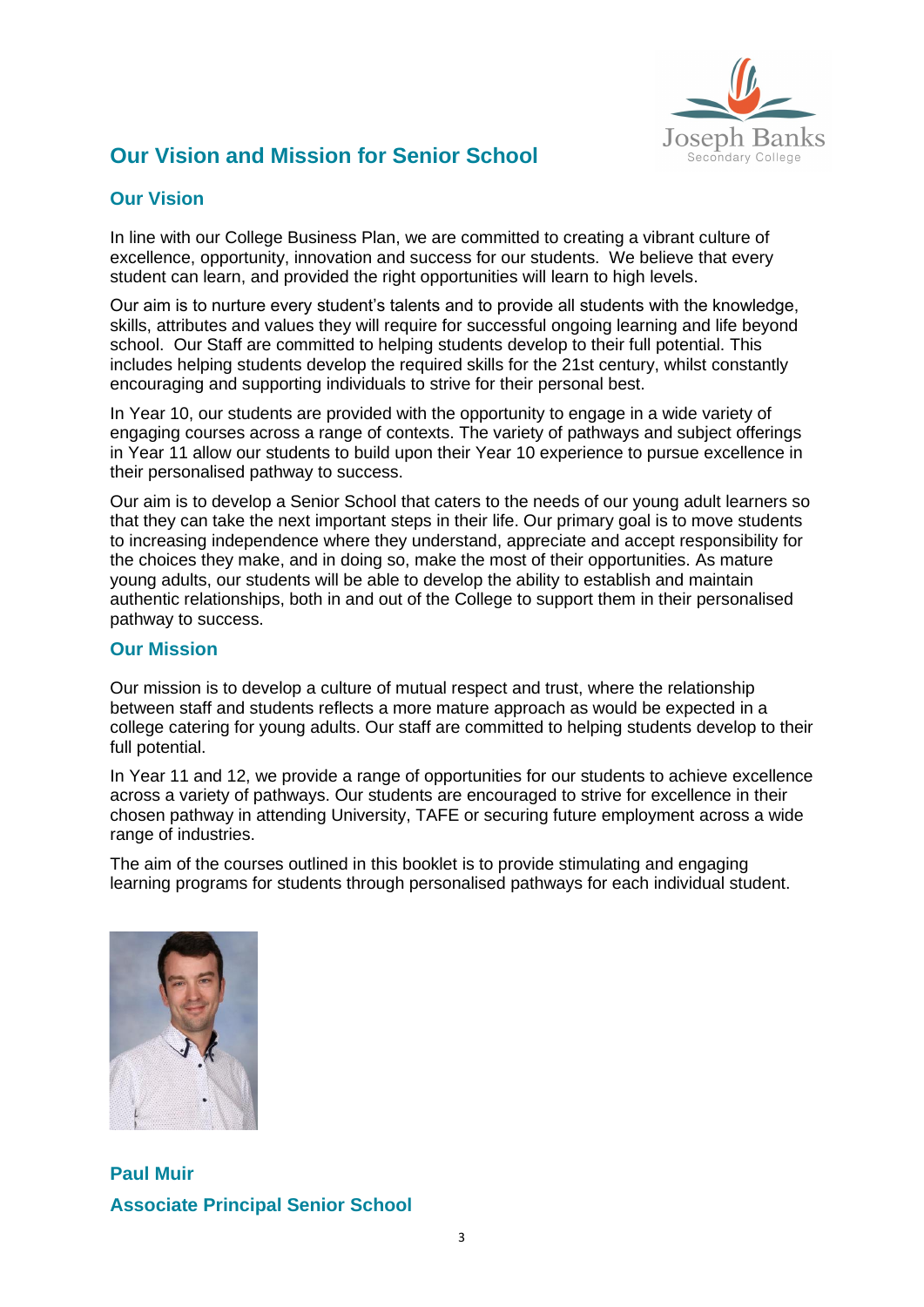

# **COURSE SELECTION PROCESS**

This booklet contains information to help students decide which courses to study in Year 11 (and subsequently Year 12). The options are many and the need for discussions with parents, teachers, counsellors and others is very important. Families are advised to make themselves familiar with the contents of this Senior School Course Booklet, in addition to all other information available to them.

Parents are an important part of this process as they provide the biggest single influence in a student's choice of direction. Students will be looking for guidance and support in making informed choices and parents are asked to be active participants in information sessions, counselling and interviews.

The courses that are selected for Year 11 require careful consideration. Students and parents need to be aware of:

- requirements for achievement of the Western Australian Certificate of Education (WACE);
- requirements for University Entrance or TAFE; and
- post-secondary options in education and training.

There has to be a balance of:

- knowing the rules and regulations of the School Curriculum and Standards Authority (SCSA);
- meeting the prerequisites of the various post-secondary courses; and
- consideration of your interests, abilities and academic achievement so far.

### **Related Documents**

| <b>Document</b>                             | <b>Summary of information</b>                                                                                                                                                                                                     |
|---------------------------------------------|-----------------------------------------------------------------------------------------------------------------------------------------------------------------------------------------------------------------------------------|
| Y11 2023 Student Pathways<br><b>Booklet</b> | Course selection process, Pathways (ATAR, General, Blended),<br>WACE, Pre-apprenticeships and TAFE opportunities, VETfS and<br>PAIS application process, School based Traineeships, University<br>Entrance Requirements and more. |
| Y11 2023 Course Booklet                     | All the subject offerings available for students entering Year 11.                                                                                                                                                                |
| Y11 2023 Subject Selection<br>Form          | Selection form required to be completed before the Course<br>Counselling appointment.                                                                                                                                             |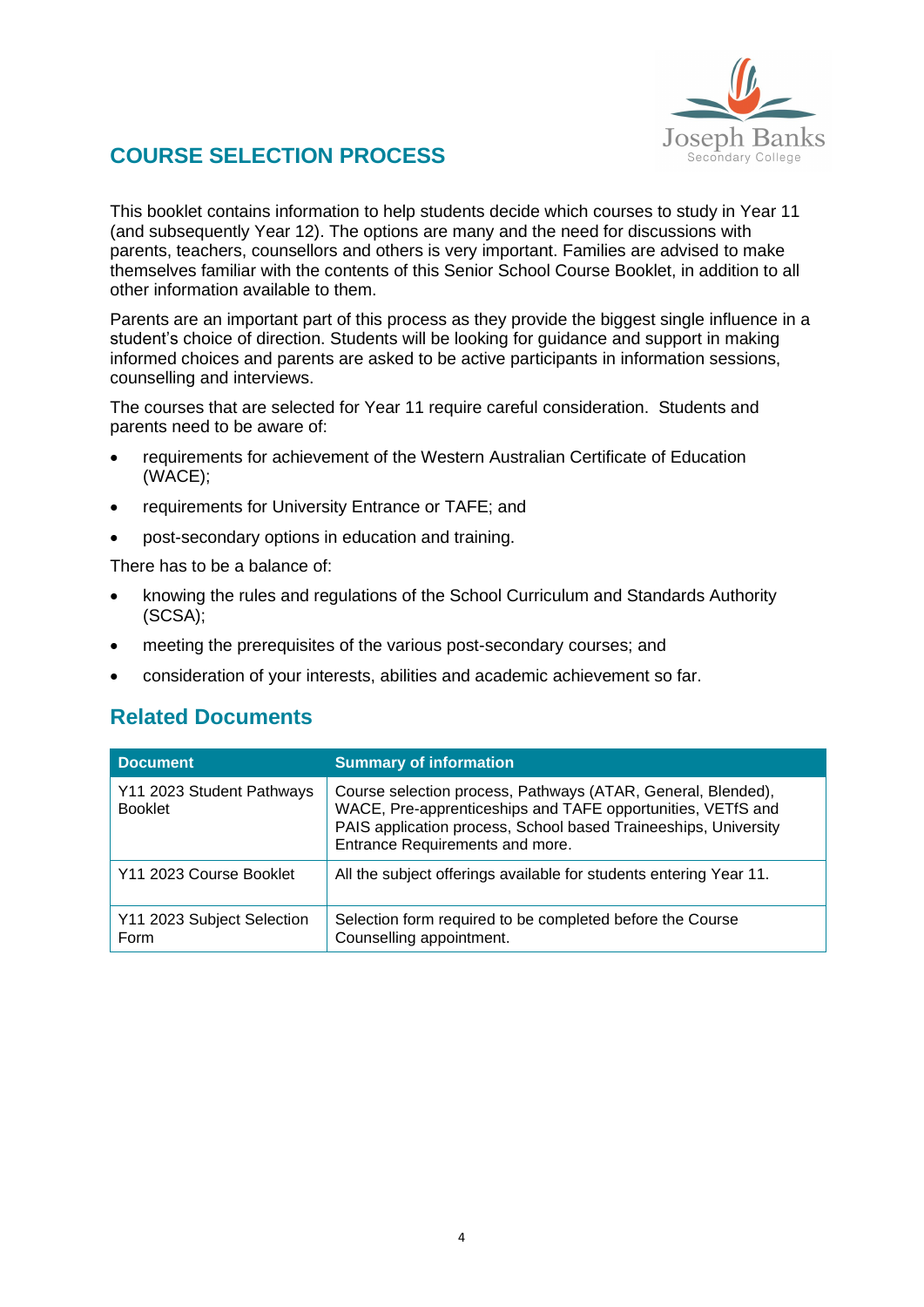

# **Course Counselling Interview**

As students enter into their final years of schooling, they are required to select their pathway for study as they enter Year 11. This can be a challenging process in ensuring that the courses selected meet SCSA requirements in addition to supporting the students' pathway to TAFE, University or employment.

To support this process for 2023, the college is offering a Selection Week during Week Eight from Tuesday 14 June to Friday 17 June 2022. Each family will have the opportunity to have a face-to-face collaboration with an assigned Course Counsellor to discuss their child's pathway in Senior School.

Each family will be contacted in Term Two via telephone to arrange a counselling interview which will be held at the College during Selection Week.

To support this process, each Year 10 Contact Class has been assigned a Course Counsellor. This will ensure that each family has access to a member of the Executive and Leadership Teams to support students' pathways into Senior School.

### **In advance of Counselling Interview**

Students will be provided with a selection form in Contact in Term Two. It is recommended that students familiarise themselves with the course offerings. An overview of the course offerings is provided in [Appendix A.](#page-24-0)

Domain Leaders will present to Year 10 an overview of courses on offer in advance of Selection Week. They will provide an overview of the structure and content of the ATAR, General and VET courses which will be offered in Year 11. This will ensure that students are well equipped to identify their chosen pathway in Year 11 and 12.

Prior to their counselling interview, families can contact their Counsellor via telephone, email or direct message in advance of the interview.

When attending the arranged interview, families are required to bring along their completed subject selection form for 2023. This will support the counsellor to discuss the most suitable subjects to suit each students personalised pathway into Senior School.

| <b>Contact</b><br><b>Class</b> | <b>Course Counsellor</b>                       | <b>Email Address</b>                  |
|--------------------------------|------------------------------------------------|---------------------------------------|
| 10.1                           | Vanessa Scott, Associate Principal             | Vanessa.scott2@education.wa.edu.au    |
| 10.2                           | Eleanor Hughes, Principal                      | Eleanor.hughes@education.wa.edu.au    |
| 10.3                           | Taylor Jones, Leading Teacher- Timetabling     | Taylor.Jones@education.wa.edu.au      |
| 10.4                           | Paul Muir, Associate Principal                 | Paul.muir@education.wa.edu.au         |
| 10.5                           | Phil Wass, Deputy Principal                    | Philip.wass@education.wa.edu.au       |
| 10.6                           | Raquel Williamson, Leading Teacher- Enterprise | raquel.williamson@education.wa.edu.au |
| 10.7                           | Jess O'Hagan, Leading Teacher- Artermis        | jessica.lamb@education.wa.edu.au      |
| 10.8                           | Liz Smith, Associate Principal                 | Liz.smith@education.wa.edu.au         |
| 10.9                           | Sarah McGill, Leading Teacher- Curriculum      | Sarah.McGill@education.wa.edu.au      |
| 10.10                          | Eleanor Hughes, Principal                      | Eleanor.hughes@education.wa.edu.au    |

# **Course Counsellors**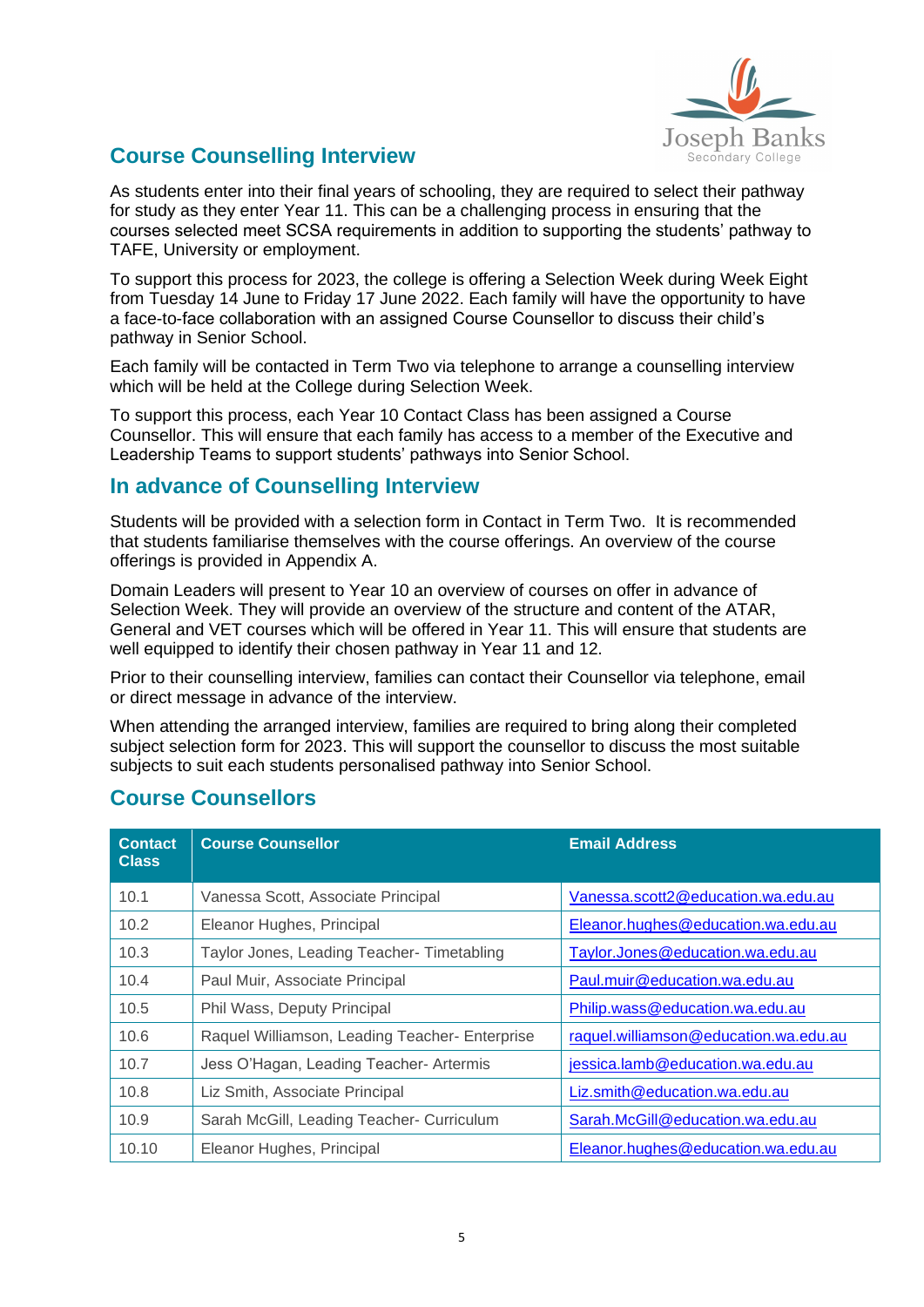

# **COURSE SELECTION PROCESS**

Students must select EIGHT (8) courses in ranked order. The lowest two ranked courses will be used as Reserves if clashes occur or a selected course does not run due to low numbers. You must be prepared to take these courses, so please choose carefully.

- 1. Students MUST select an English course as their first preference.
- 2. Students MUST ensure that they pick at least ONE **List A** and **List B** course
- 3. Students are required to identify their preferred pathway for Year 11

# **University Pathway (ATAR Rank 70+)**

- Students must select at least FOUR ATAR courses and are strongly advised to select FIVE ATAR courses.
- The sixth course selected may be another ATAR course OR a General course OR a Certificate. Selections seven and eight are reserve courses which students must select in case other courses that have been chosen do not run due to small numbers or clash with other ATAR selections.
- It is recommended that at least one of your reserves is an ATAR course.
- If choosing Mathematics Specialist, Methods MUST also be selected.

# **Blended Pathway (Unsure whether to go to University or TAFE)**

- Students are required to pick a minimum of TWO ATAR subjects plus a combination of General and Certificate courses.
- To be eligible for Portfolio entry, students must select ATAR English
- Select SIX subjects plus TWO reserves. You can select a maximum of TWO Certificate courses.

# **General Pathway (University Preparation Course/TAFE or Employment)**

- Students are required to select SIX General plus TWO reserves
- OR select FIVE General plus ONE Certificate only plus TWO reserves.
- OR select FOUR General plus TWO Certificate courses plus TWO reserves.

NOTE: Some Certificates will be completed in one year while others require a two-year commitment.

*Please see [Appendix A](#page-24-0) -* **Year 11 2023 [Overview of Course Offerings](#page-24-0)** *This will provide additional information in regards to the range of courses that will be offered in addition to a copy of the selection form.*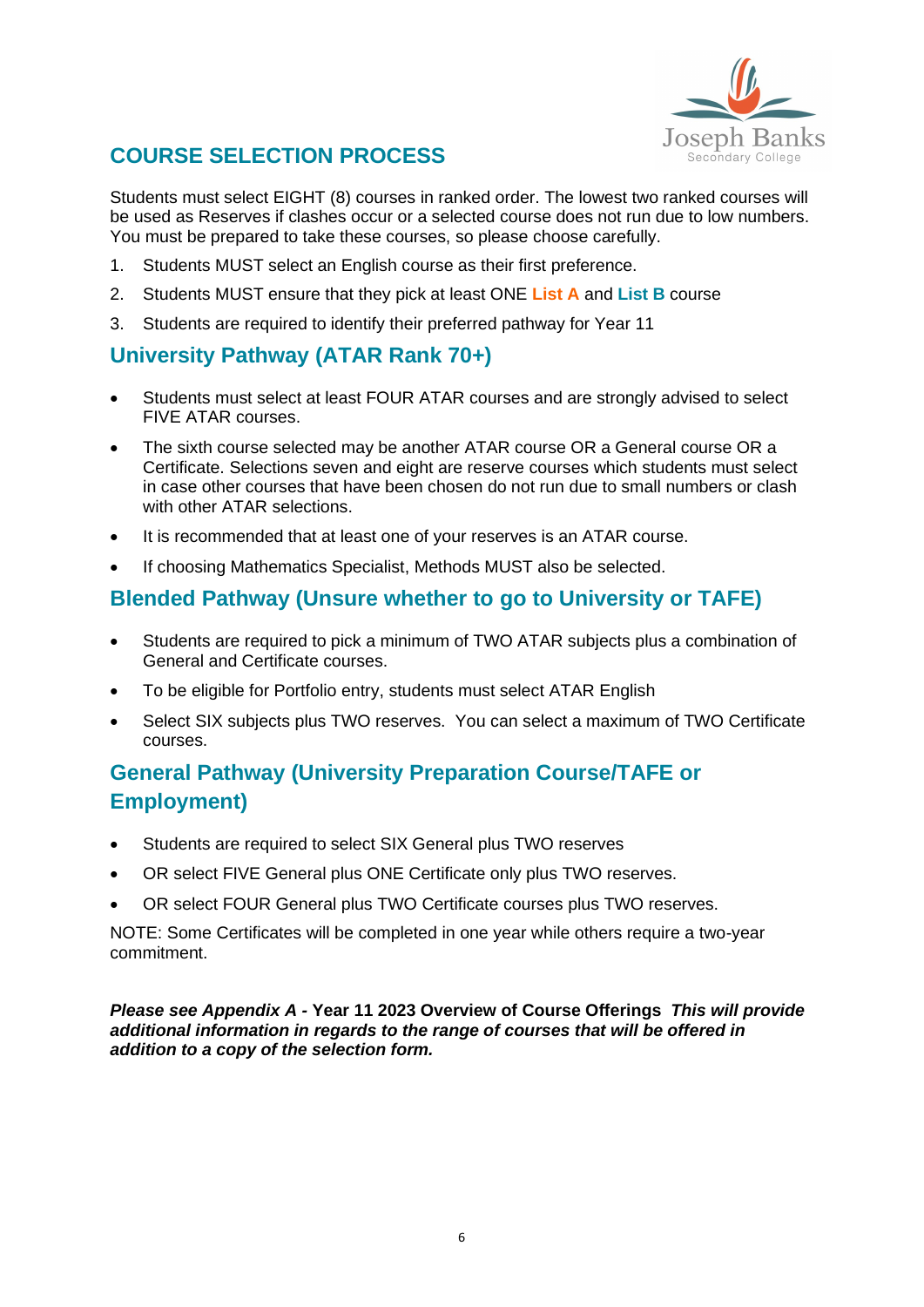

# **WESTERN AUSTRALIAN CERTIFICATE OF EDUCATION**

The Western Australian Certificate of Education (WACE) is awarded to secondary school students who satisfy requirements set from School Curriculum and Standards Authority (SCSA). Achievement of the WACE acknowledges that at the end of compulsory schooling students have achieved or exceeded the required minimum standards in an educational program that has suitable breadth and depth. To achieve their WACE, students must satisfy the following requirements.

### **General Requirements**

- **Demonstrate a minimum standard of literacy (reading and writing) and a minimum standard of numeracy (through OLNA);**
- Complete a minimum of 20 units, or equivalents which may include VET and/or endorsed programs; and
- Complete at least four Year 12 ATAR courses **(including sitting the final ATAR exam);** or at least five Year 12 General and/or ATAR courses or equivalent; or a Certificate II (or higher) VET qualification in combination with ATAR, General or Foundation course.

### **Literacy and Numeracy Standard**

- Pre-qualify through achieving Band 8 or higher in the reading, writing and numeracy tests of the Year 9 National Assessment Program - Literacy and Numeracy (NAPLAN); or
- Demonstrate the minimum standard of literacy and numeracy by successfully completing the relevant components of the Online Literacy and Numeracy Assessment (ONLA) in Year 10, 11 or 12.

#### *If students do not meet the literacy and numeracy requirements by the time they leave secondary school, they will not meet the requirements for WACE.*

### **Breadth and Depth**

- Complete a minimum of 20 units, which may include unit equivalents attained through VET and/or endorsed programs. This requirement must include at least:
- A minimum of ten Year 12 units, or the equivalent;
- Four units from an English course, post-Year 10, including at least one pair of Year 12 units from an English learning area course; and
- One pair of Year 12 units from each of List A (arts/languages/social sciences) and List B (mathematics/science/technology) subjects.

### **Achievement Standard**

Achieve at least **14 C grades** or higher (or equivalents) in Year 11 and Year 12 units, including at least **six C grades (or equivalents) in Year 12 units.**

### **Unit Equivalent**

Unit equivalents can be obtained through VET qualifications and/or endorsed programs. The maximum number of unit equivalents available through VET and endorsed programs is four Year 11 units and four Year 12 units with a maximum of four units from endorsed programs. By achieving WACE, students demonstrate to potential employers, training organisations or tertiary institutions that work completed during Years 11 and 12 has met the national standard. WACE is required for entry to various TAFE courses in addition to University Preparation courses.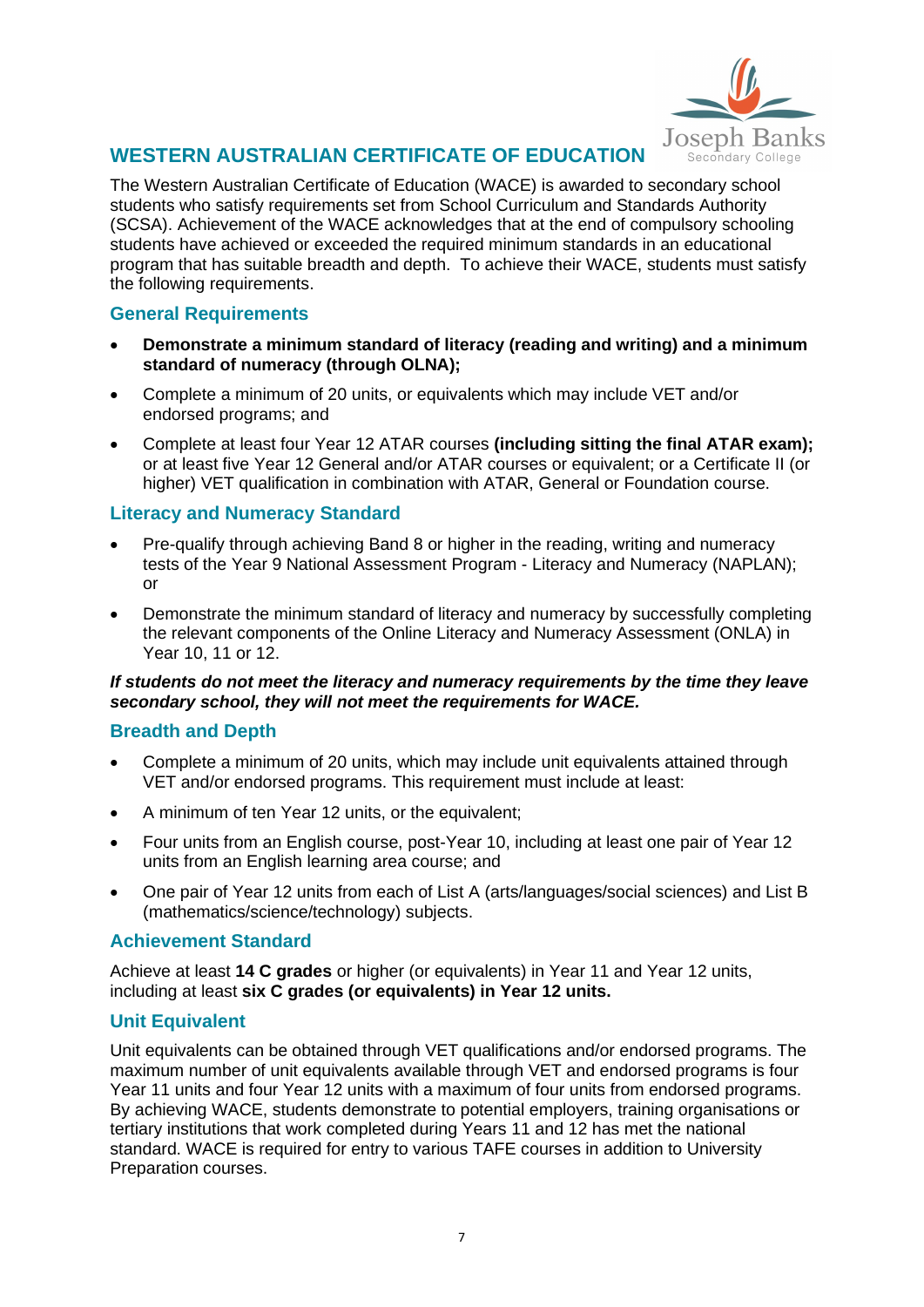

# **CONTRIBUTIONS AND CHARGES**

Joseph Banks Secondary College receives Student Centred Funding from the Department of Education each year to assist with the costs of running the College. Financial payments provided by parents has always played an enabling role in the provision of resources that extend the school's capacity to add value to students' learning experience.

### **Collection of School Charge Payments**

Full payment of charges should be made by the end of Term 1 each year. It is acknowledged that some families may encounter difficulties in meeting this timeline. To help overcome the problem of paying all charges in advance, a payment plan arrangement may be organised by contacting the Finance Officer on 9303 7400 prior to the commencement of the school year.

Joseph Banks Secondary College endeavours to keep its charges to a minimum while maintaining a high standard of educational programs. The level of financial payments requested of parents requires the endorsement of the College Finance Committee, which plays an important role in the school's financial planning arrangements to meet the needs of students while minimising the financial costs on parents. The costs are then sent to the Board to be noted. Each student is charged only for resources specific to each of their courses, therefore each student's charges will vary according to their choice of courses.

Extra Cost Options are charges for optional courses/activities organised by the College to enrich the educational program. Participation in these components is an elective choice and conditional on payment of the cost of providing the activity.

### **Education Program Allowance**

Financial assistance is available for school charges and clothing for eligible families. Holders of a valid Centrelink Pensioner Card, Heath Care Card or Veterans' Affairs Pensioner Card are eligible.

Applications are available from front reception; completed forms need to be returned before the end of Term 1 each year.

### **Course Charges and Booklist**

Two calendar months prior to the new school year parents will receive an itemised invoice for each student.

This will include:

- the charges associated with each course
- any other compulsory charges levied by the school
- any voluntary contributions
- any textbooks that need to be purchased and the recommended retail price

The booklist and schedule of charges will be forwarded to parents/guardians in Term 4. If students change their courses during the school year a new schedule of charges will be issued.

#### **All costs listed in this booklet are notional at time of printing.**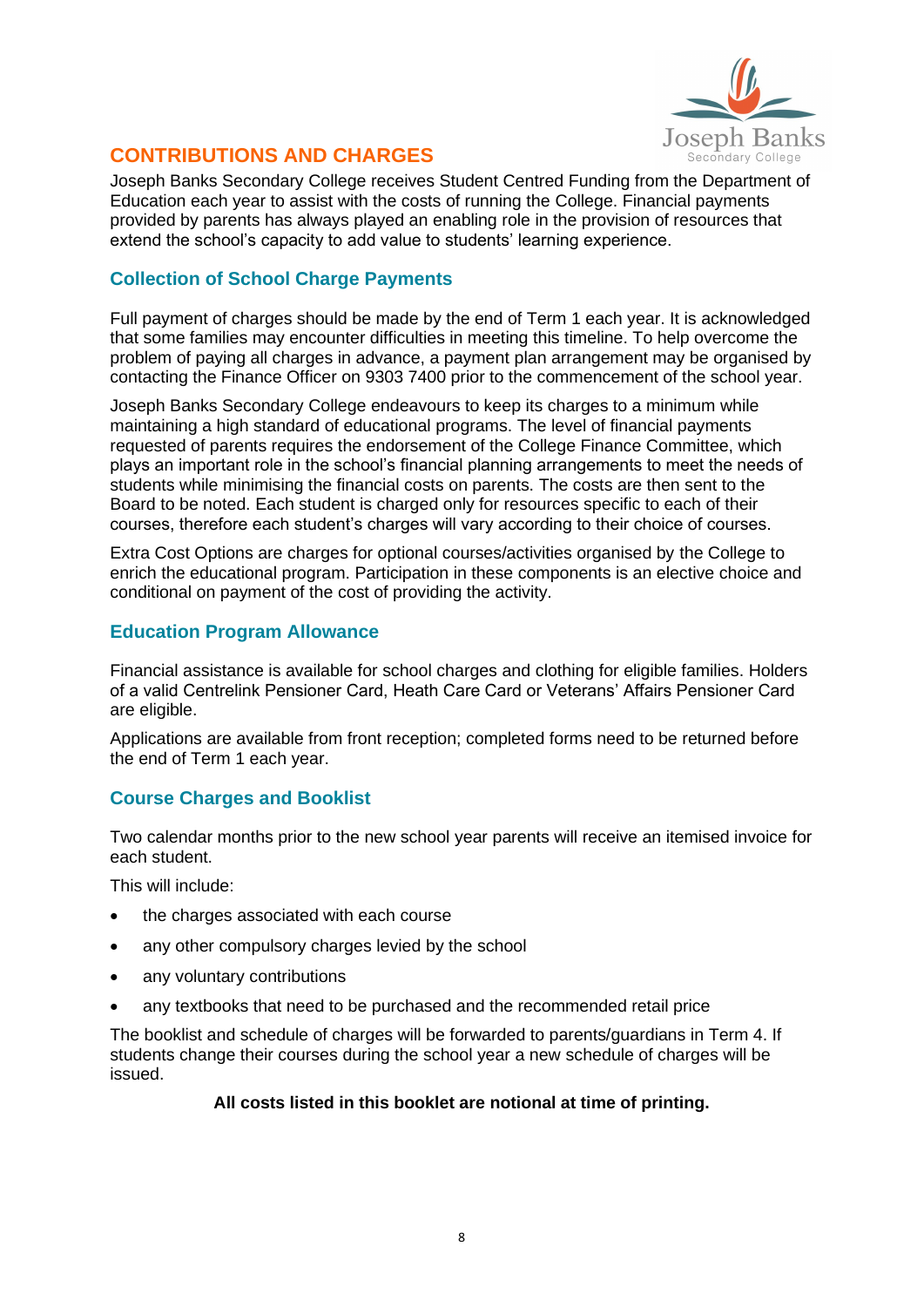

# **PATHWAYS AVAILABLE IN SENIOR SCHOOL**

In Year 11 and 12, the following pathways are available to students in the College:

# **ATAR Pathway General Pathway Blended Pathway**

Students study six courses in Year 11 and six courses in Year 12. Students should choose courses that they will continue to study for the two years. Once a student has commenced their program of study, course changes are strongly discouraged and usually only considered in the case of a student being in a program of study that is too difficult for them.

In accordance with SCSA guidelines, students are awarded a grade for each course at the end of Year 11 and Year 12. The grades appear on the student's Western Australian Statement of Student Achievement (WASSA) issued by SCSA when the student has finished secondary school, and are based on assessments carried out by College staff throughout the year.

### **ATAR Pathway (Entrance to University via ATAR Rank)**

ATAR courses are taken by students seeking entry to university via an ATAR rank. It is recommended that students aiming for university entrance study a minimum of five ATAR courses in Year 11 (and subsequently the corresponding five ATAR courses in Year 12). ATAR students must enrol in ATAR English and ensure that they obtain a scaled score of at least 50. **Students are strongly discouraged to enrol in a new ATAR course in Year 12.**

All ATAR courses include a written examination of a minimum of 2 hours 30 minutes per course each semester. For ATAR courses studied in Year 12, students will receive a school based assessment result which is worth 50% of their overall grade. Students school based result is moderated against their performance in the external SCSA examination. The external examination is worth the other 50% of the students' grade for Year 12. The marks are combined to calculate their ATAR rank. Students are strongly encouraged to target minimum examination scores of 60% in Year 11 and 12 to ensure that they are not impacted through the moderation process.

Examinations covering the Year 12 courses are held in November every year. Specific dates for each year are available from the TISC website, [www.tisc.edu.au.](http://www.tisc.edu.au/) Each course in Year 11 rolls over to a course in Year 12 and is normally studied as a prelude to the Year 12 course; for example, Biology ATAR Year 11 is followed by Biology ATAR Year 12.

ATAR students are encouraged to choose a VET Certificate Course as their sixth subject.

*Students enrolled in a Year 12 ATAR course must sit the external examination in that course.*

*Students studying an ATAR pathway are required to achieve a minimum predicted ATAR of 60 by the end of Year 11.*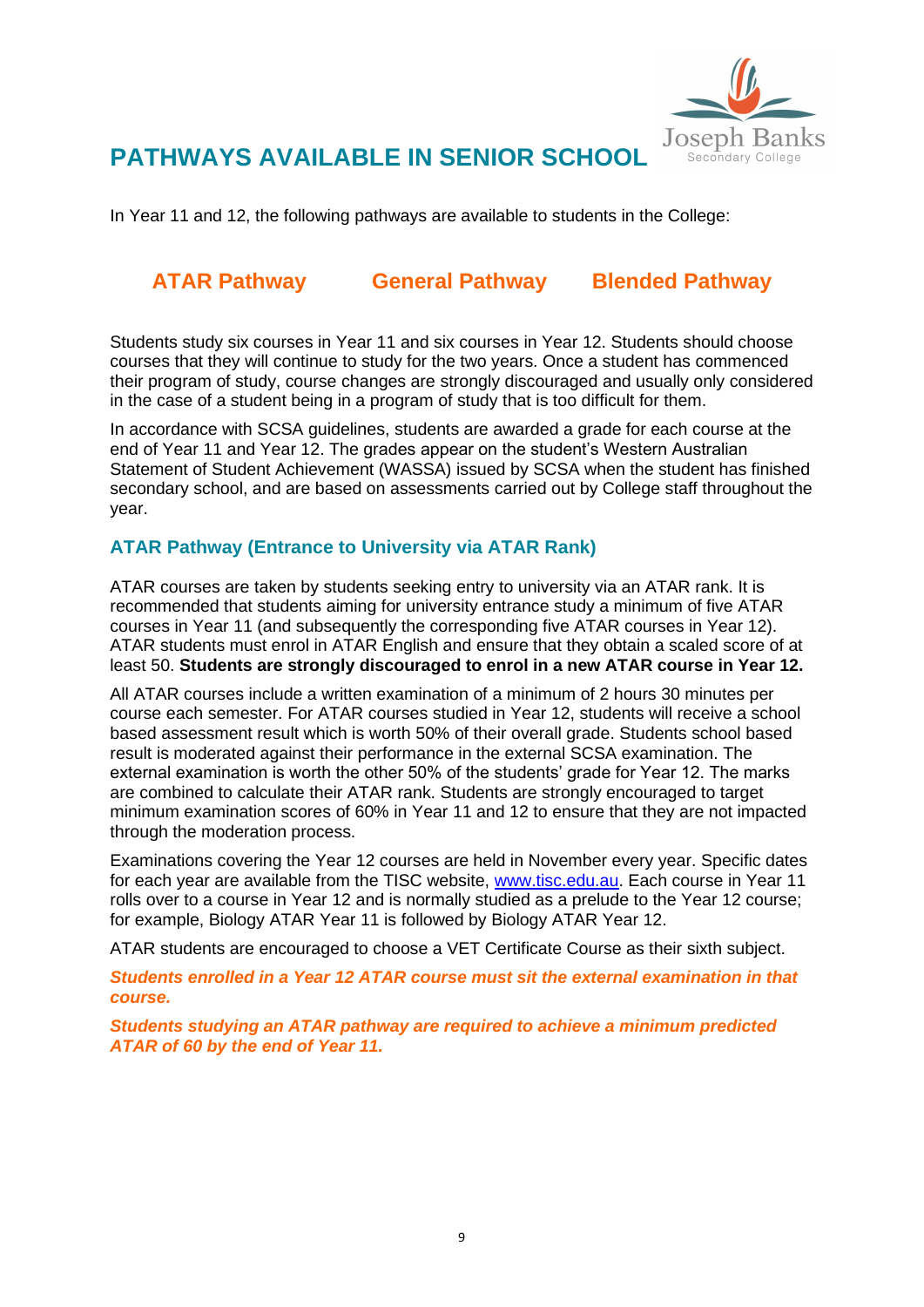

### **General Pathway**

General courses are chosen by students who wish to seek entry to TAFE, employment and entry to University entry via a University Bridging Course (please see **Error! Reference source not found.** for further information). These courses do not have an external exam component. However, students are required to sit the Externally Set Task in Week Two, Term Two which is set from SCSA and is worth 15% of their grade for Year 12.

These courses are assessed at the College level, with one task set externally by SCSA in Year 12 for moderation purposes. These courses do not contribute to direct university entrance eligibility but will contribute to University Preparation Course entry (Bridging Courses).

It is recommended that students select a course to study over two years, as it is can be very difficult to pick up a new course in Year 12 if the background has not been developed in Year 11.

Students in the General Pathway are strongly encourage to enrol in VET Certificate Courses in Year 11/12 as these qualifications support students' future pathways into future employment, TAFE and University. Students have opportunities to enrol in Certificate courses in the College and via external pathways (further information available **Error! Reference source not found.**).

### **Blended Pathway**

If students are unsure whether they wish to pursue either the General or ATAR Pathway, then they may choose to pick a combination of ATAR, General and VET Certificate Courses. This provides student with flexibility in their future pathway.

It is recommended that students chose ATAR courses based on their current achievement. When selecting six courses, students can select 4 ATAR courses, a General course and a Certificate for possible direct entry to university. Alternatively, students can opt to enrol in 2 or 3 ATAR courses, a range of General courses and a Certificate II/III to target entry to university via Portfolio Entry. The Certificate II/III will provide students with high points when applying for TAFE.

The following links will provide additional information in regards to WACE requirements and the study options which are available for 2023.

- WACE requirements 2021 and beyond: [WACE-Requirements-infographic-WACE-](https://aus01.safelinks.protection.outlook.com/?url=https%3A%2F%2Fsenior-secondary.scsa.wa.edu.au%2F__data%2Fassets%2Fpdf_file%2F0014%2F560111%2FWACE-Requirements-infographic-WACE-2021.PDF&data=05%7C01%7CTaylor.Jones%40education.wa.edu.au%7Cdff2ce8707b34edc0a6708da3c63e457%7Ce08016f9d1fd4cbb83b0b76eb4361627%7C0%7C0%7C637888696965265998%7CUnknown%7CTWFpbGZsb3d8eyJWIjoiMC4wLjAwMDAiLCJQIjoiV2luMzIiLCJBTiI6Ik1haWwiLCJXVCI6Mn0%3D%7C3000%7C%7C%7C&sdata=bPS6eT9I%2B775mEv3pTJb6r%2FuYhBTfzG6PAPhMu6npbg%3D&reserved=0)[2021.PDF \(scsa.wa.edu.au\)](https://aus01.safelinks.protection.outlook.com/?url=https%3A%2F%2Fsenior-secondary.scsa.wa.edu.au%2F__data%2Fassets%2Fpdf_file%2F0014%2F560111%2FWACE-Requirements-infographic-WACE-2021.PDF&data=05%7C01%7CTaylor.Jones%40education.wa.edu.au%7Cdff2ce8707b34edc0a6708da3c63e457%7Ce08016f9d1fd4cbb83b0b76eb4361627%7C0%7C0%7C637888696965265998%7CUnknown%7CTWFpbGZsb3d8eyJWIjoiMC4wLjAwMDAiLCJQIjoiV2luMzIiLCJBTiI6Ik1haWwiLCJXVCI6Mn0%3D%7C3000%7C%7C%7C&sdata=bPS6eT9I%2B775mEv3pTJb6r%2FuYhBTfzG6PAPhMu6npbg%3D&reserved=0)
- WACE manual: [WACE\\_Manual\\_2022.pdf \(scsa.wa.edu.au\)](https://aus01.safelinks.protection.outlook.com/?url=https%3A%2F%2Fwww.scsa.wa.edu.au%2F__data%2Fassets%2Fpdf_file%2F0003%2F842583%2FWACE_Manual_2022.pdf&data=05%7C01%7CTaylor.Jones%40education.wa.edu.au%7Cdff2ce8707b34edc0a6708da3c63e457%7Ce08016f9d1fd4cbb83b0b76eb4361627%7C0%7C0%7C637888696965265998%7CUnknown%7CTWFpbGZsb3d8eyJWIjoiMC4wLjAwMDAiLCJQIjoiV2luMzIiLCJBTiI6Ik1haWwiLCJXVCI6Mn0%3D%7C3000%7C%7C%7C&sdata=i95gw%2Bi1o4FjHicqxNp7rl6o4Dx%2FaEb3nX0Y5TDfc6w%3D&reserved=0)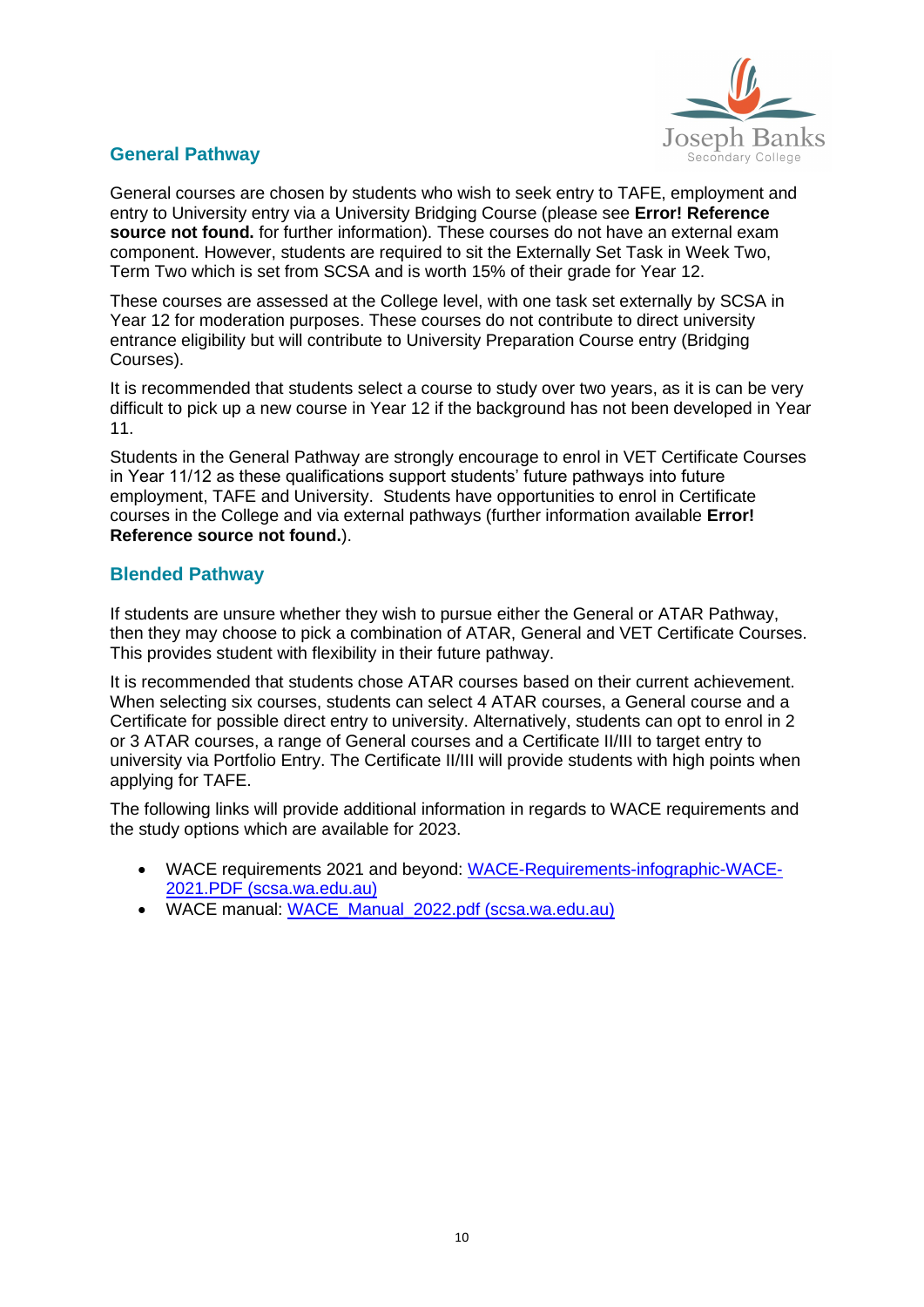

# **PRE-APPRENTICESHIP AND TAFE OPPORTUNITIES**

# **External Training Pathways**

Whilst completing their WACE at Joseph Banks Secondary College, students can access training external to the College through the VET in Schools Pathways offered by North and South Metropolitan TAFE and private Registered Training Organisations.

This includes the:

- **Pre-Apprenticeships in Schools (PAIS) program; and**
- **Vocational Education and Training for Schools (VETfS) program.**

The Pre-Apprenticeships in Schools (PAIS) is a fantastic opportunity for students in Years 11 and 12 and enrolled in the Western Australian Certificate of Education (WACE), to be one step ahead of other young people who want to undertake an apprenticeship.

The PAIS program is a school-based training program and is intended as a transition from school to an apprenticeship. It provides an introduction into the apprenticeship opportunities within various trades. The program has two key phases. Students will study at school for three days per week and attend TAFE and the workplace for two days per week. Studies in a certificate course will, on completion, contribute towards the WACE.

The industries currently available in the program are:

- Automotive (heavy & light vehicle, auto body refinishing & repair, auto electrical)
- Building & Construction (wall & floor tiling, bricklaying, carpentry & joinery, ceiling fixing, plastering)
- Community Services, Health and Education
- Hospitality and Tourism
- Horticulture (landscaping, nursery, turf, gardening)
- Furniture Trades (cabinet making, furniture finishing, upholstery)
- Light Manufacturing (Cabinet Maker, Floor Covering, Furniture Maker, Glazier and Glass Processor, Timber Furniture Polisher, Upholsterer, Wood Machinist)
- Metals and Engineering (plant, fabrication and mechanical fitting)
- Printing (Binding and Finishing, Graphic Pre-Press, Print Machining, Screen Printing)
- Personal Services (beauty/make-up, retail and wholesale)
- Primary Industry (Gardener, Landscape Gardener, Nursery Technician, Saw Doctor, Turf Management)
- **Electrical**

The above information provides only an indication of the trades to be delivered and will depend upon skill shortages at the time and participating Registered Training Organisation's ability to deliver.

Applications are to be submitted directly to the external organisation (i.e. North Metro TAFE), which is generally due at the start of Term 3.

#### **To access more information, please follow the below icon on SEQTA Learn or Engage-**

VET SS - VET PATHWAYS **C** PORTALS  $\overline{\phantom{a}}$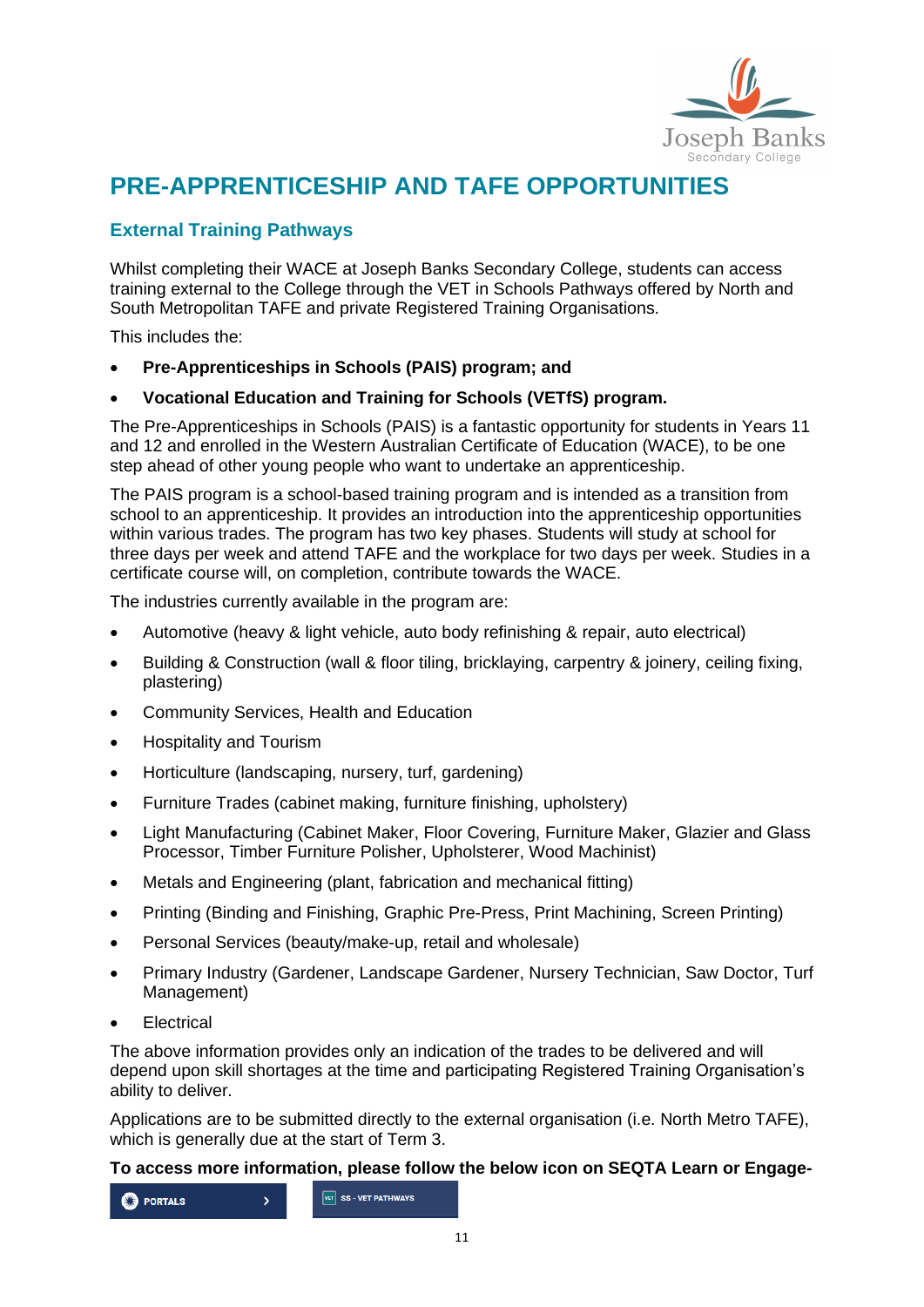

# **Why apply for the PAIS or VETfs program?**

- Students can undertake a taste of trades within a desired industry whilst still completing their Western Australian Certificate of Education (WACE). The program provides course equivalence towards a student's WACE.
- These programs enable students to make career decisions and provide pathways to an apprenticeship.
- Students receive credits for the completion of units of competency undertaken.

### **Who Can Apply?**

Applications will be accepted from students who can meet the following criteria:

- Students MUST be commencing Year 11 or 12 in 2023;
- Students MUST pass or have passed Year 10 with a C grade average (Year 10 mid-year report can be included for application purposes);
- Students MUST have support from the school including endorsement as "work ready". It is compulsory for schools to make comment on the application form of each student as to whether the application is supported or not. This will assist in the selection of students where interviews will not be undertaken;
- Students MUST meet Australian citizenship and visa requirements; and
- Students MUST NOT have completed a Certificate I or higher in the qualification for which they are applying.

### **How Do Students Apply?**

- Students should attach a photocopy of their latest school report (mid-year report in Year 10). Include a resume and if available, work references.
- At the end of the application form there is a reference section to be completed by the College Coordinator who MUST endorse the application.
- Students/families are to submit applications directly to the TAFE or Registered Training Organisation.
- An overview of the opportunities available can be accessed through the VET portal on SEQTA. To access the portal click on the link above or login to SEQTA, then click on Portals. Please click on the SS – VET Pathways which is the first portal.
- If you require further information, please contact either your Leading Teacher or the Workplace Learning Coordinator. Additionally, provide your Course Counsellor with an overview of your selected course.

### **The Selection Process**

- Applications for these programs must be completed online through the links provided.
- **The College does not participate in the selection process for these courses; the TAFEs and RTOs run these selection processes independently.**
- Interviews may then be conducted, if deemed necessary, from the pool of students applying. These interviews will be arranged by the RTO and all information regarding an interview will be provided directly to the student where applicable.
- Students will be advised during Term 4 of the outcome of their application.
- *PLEASE NOTE: These courses are subject to change. The qualifications are provided by training providers not Joseph Banks Secondary College.*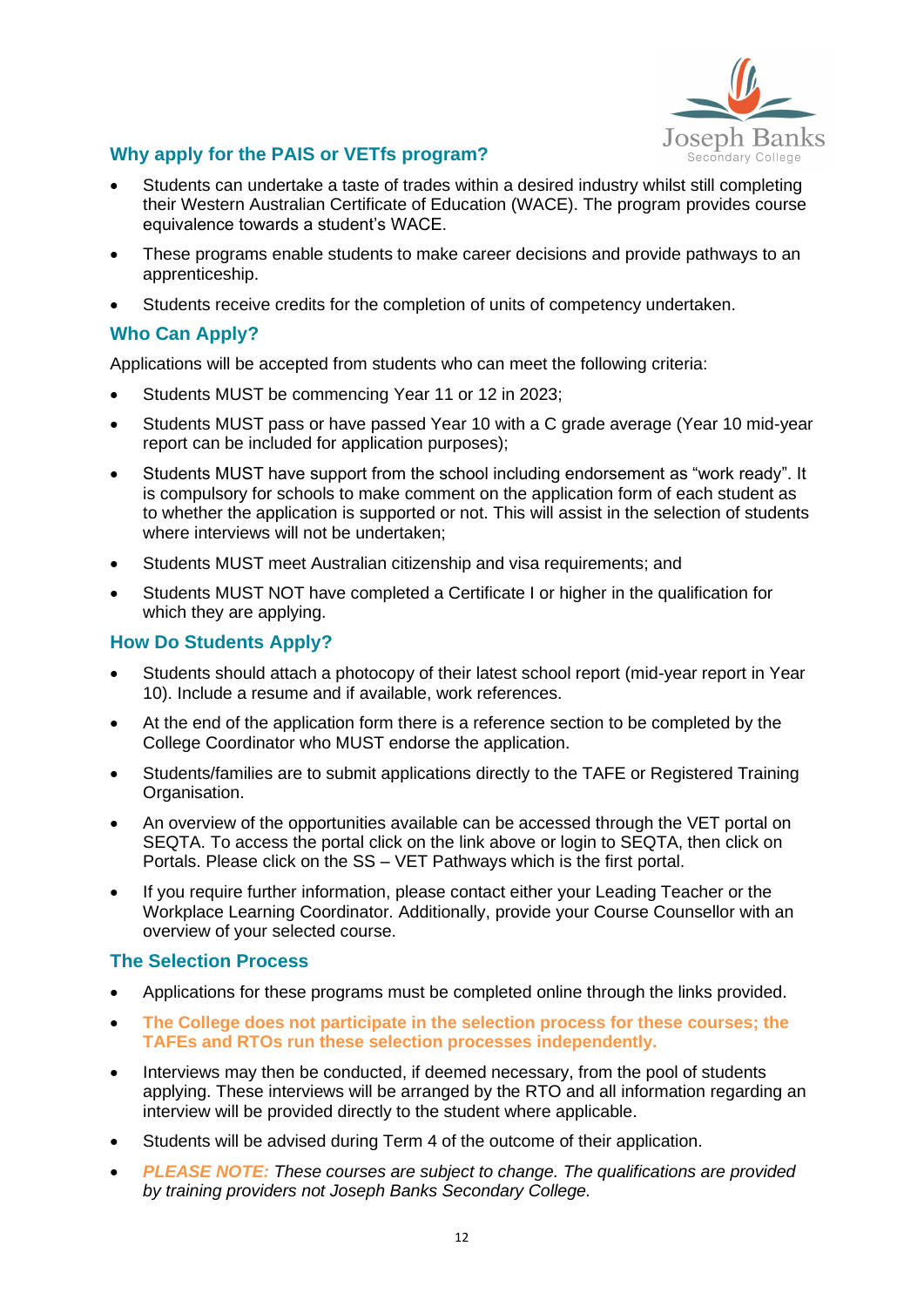

# **Application Process – VETfS and PAIS**

The programs will begin in early February, 2023. Students will be advised of the exact start date for their industry program. The program is conducted on a Thursday and/or Friday.

#### **Timeline**

- Students assessed by school processes
- Presentation at the College to families at the beginning of Term Three (subject to COVID restrictions) to outline the processes for applying.
- **Applications to be submitted directly to the external Organisation, which is generally due by early August.**
- **Application to be submitted by student and/or parents.**
- Receipt of Application letter sent to students and school notified of applicants by late August/early September.
- Interviews organised if deemed necessary and students notified by early September.
- Interviews to be completed by late September.
- Students and schools should be notified of successful applicants by November.

#### **Late Applications**

Applications received after the deadline will be placed on a wait list in order of the date they are received. If a position becomes available in a class, applications will be taken from the waitlist and will go through the assessment process (interviews may be conducted). Applications will be taken from the wait list until all classes/programs are filled (this may well continue into 2023).

#### **Charges**

Secondary school students who are Australian citizens or permanent residents undertaking VET courses as part of their secondary education are exempt from tuition, resource and enrolment charges, however, depending on the chosen industry may be required to purchase uniform, protective equipment, text books and trade equipment/tools.

Some sub-class visa holders will be required to pay full-charges.

**VETfS and PAIS offer our students with the opportunity to attend TAFE and obtain experience in their chosen industry, at the same time as attending the College and obtaining their WACE.**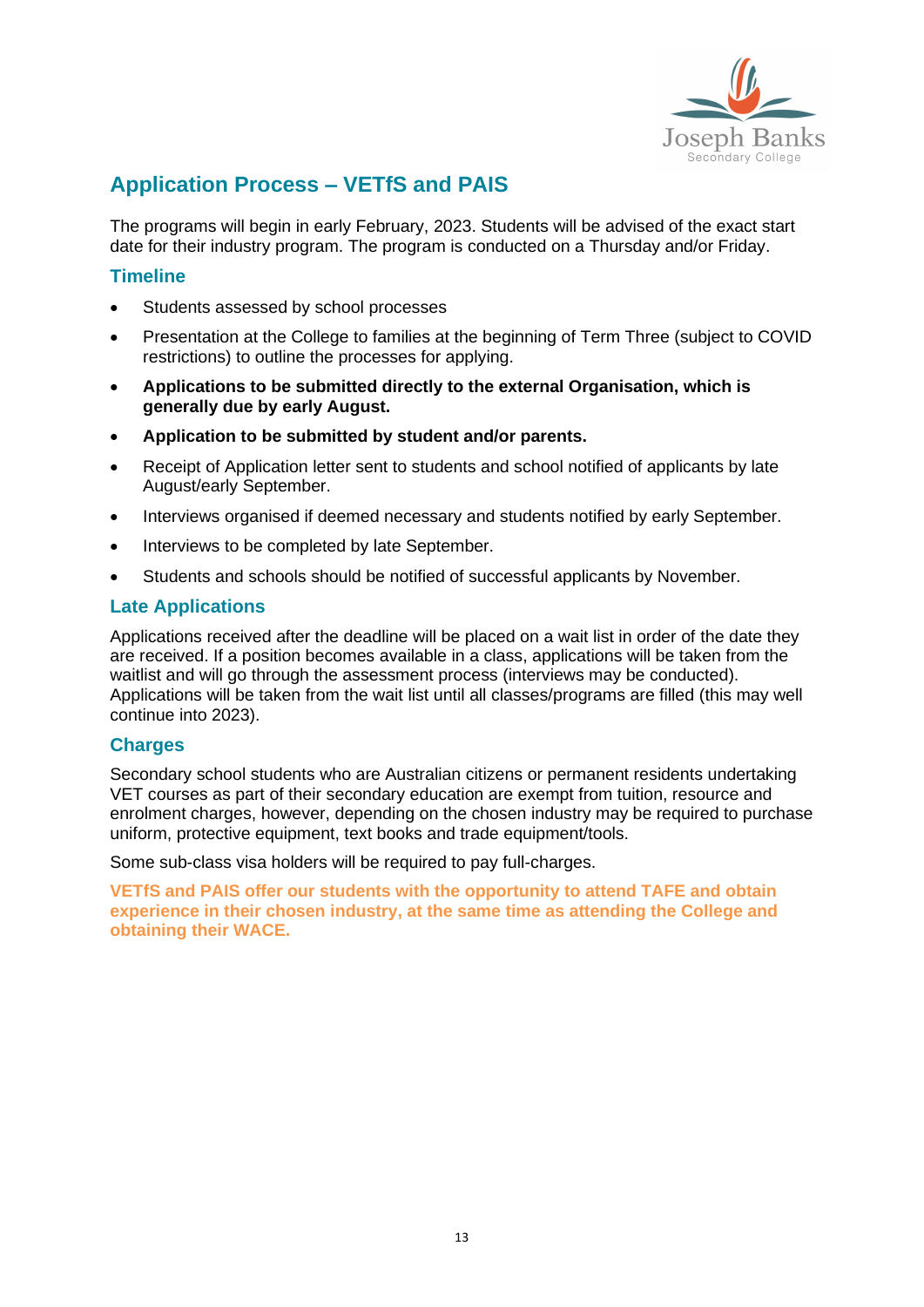

# **School Based Traineeships**

School Based Traineeships (SBTs) provide the opportunity for students to start a traineeship whilst also completing the Western Australian Certificate of Education (WACE). Under these arrangements students are both a full-time student and a part- time employee, with the same employment and training responsibilities as other trainees.

In order to be a school based trainee a student must:

- be a full-time senior secondary school student in Years 10, 11 or 12:
- enter into a Training Contract with an employer to complete a traineeship;
- have the school's agreement to undertake a school based traineeship;
- have the competencies achieved in the traineeship included in your WACE; and
- be 15 years of age at the date of commencement of the training contract.

School Based Traineeships undertake a Certificate II or higher in a chosen industry. Training on-the-job will be equivalent to a full day/shift in the workplace. Off-the-job training may also be taken at a Trade Training Centre or a State Training Provider. There must be an average of 8 hours of paid work per week integrated over the period of the Training Contract, including school holidays. Students need to find an employer to offer a School Based Traineeship. SBT training will generally take one day per week in Year 11, and two days per week in Year 12. For the remaining three days' students must attend school to complete School Curriculum and Standards Authority courses.

### **Aboriginal School Based Traineeships**

Aboriginal School Based Traineeships (ASBTs) provide the opportunity for students to start a traineeship whilst also completing the Western Australian Certificate of Education (WACE). Under these arrangements students are both a full-time student and a part-time employee, with the same employment and training responsibilities as other trainees.

In order to be a school based trainee you must:

- be a full-time senior secondary school student in Years 11 or 12;
- enter into a Training Contract with an employer to complete a traineeship:
- have the school's agreement to undertake a school based traineeship:
- have the competencies achieved in the traineeship included in your WACE; and
- be 15 years of age at the date of commencement of the training contract.

Aboriginal School Based Traineeships undertake a Certificate II in a chosen industry. Training on-the-job will be equivalent to a full day/shift in the workplace. Off-the-job training may also be taken at a Trade Training Centre of a State Training Provider. There must be an average of eight hours of paid work per week integrated over the period of the Training Contract, including school holidays. Students need to find an employer to offer a School Based Traineeship. SBT training will generally take one day per week in Year 11, and two days per week in Year 12. For the remaining three days' students must attend school to complete their school based courses.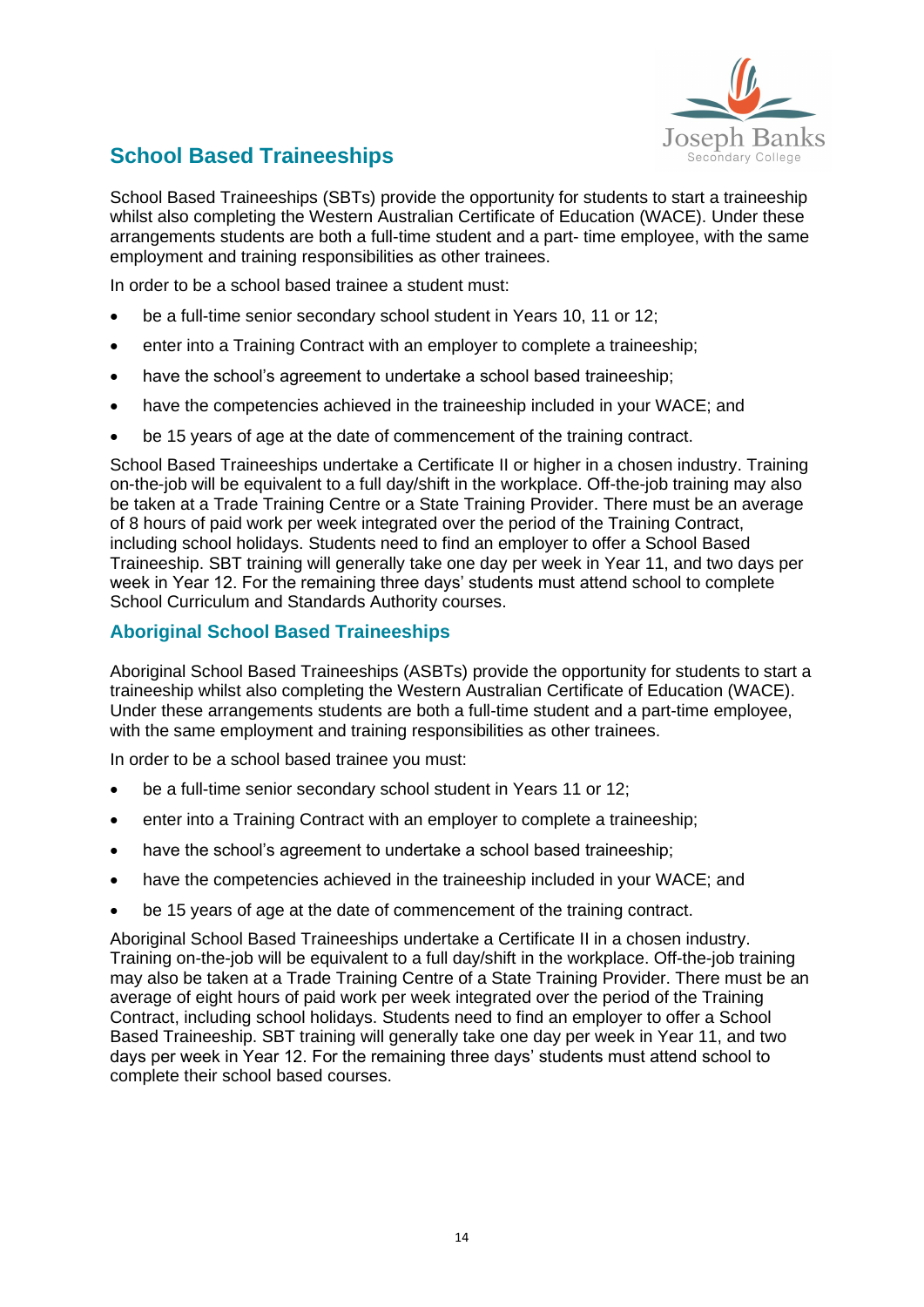

# **Workplace Learning**

The Workplace Learning Program at Joseph Banks Secondary College is coordinated by both school-based staff and placement services in the local area. It is designed for motivated, enterprising and career focused students.

### **Authority Developed Workplace Learning (ADWPL)**

Workplace learning is an authority developed endorsed program that is managed by individual schools. To complete this endorsed program, a student must work in one or more established workplaces to develop a set of transferable core workplace skills. The student must record the number of hours completed and the tasks undertaken in the workplace in the Authority's Workplace Learning Logbook. The student must also provide evidence of his/her knowledge and understanding of the workplace skills by completing the Authority's Workplace Learning Skills Journal after each 55 hours completed in the workplace. Unit equivalence is allocated on the basis of 1 unit equivalent for each 55 hours completed in the workplace, to a maximum of 4 units. The total number of hours completed in the workplace is reported on the student's Western Australian Statement of Student Achievement (WASSA).

Students wishing to complete Workplace Learning may also like to do this in conjunction with PAIS, VETfs or a Traineeship.

Work place learning is a compulsory requirement for successful completion of a range of qualifications, especially PAIS qualifications.

*Proposed Charges: \$100*

# **ATAR EXAMINATIONS**

The Authority sets, administers and marks ATAR examinations for ATAR Units 3 and 4 in all courses. Each ATAR examination assesses the specific content, understandings, knowledge and skills described in the syllabus for the pair of units studied. Each syllabus is available on the relevant course page of the Authority website:

www.scsa.wa.edu.au/internet/Senior\_Secondary/Courses/WACE\_Courses.

All ATAR examinations have written papers and some also include practical, oral, performance or portfolio examinations. The practical ATAR examinations are held in the first week of the Term 3 school holidays, on weekends and the Queen's Birthday public holiday and during the second and third weeks of Term 4.

ATAR examinations provide students and the wider community with confidence about the standards achieved at the end of Year 12. They also make it possible to compare the achievement of students, regardless of the school attended.

### **Enrolling in Examinations**

When you enrol in a Year 12 ATAR Course, you will be automatically enrolled to sit the ATAR examination in that Course. You must sit the ATAR external examination in order to receive unit and C grade credit towards WACE. If you are applying for university admission, you should check that your Course selections meet the entry requirements.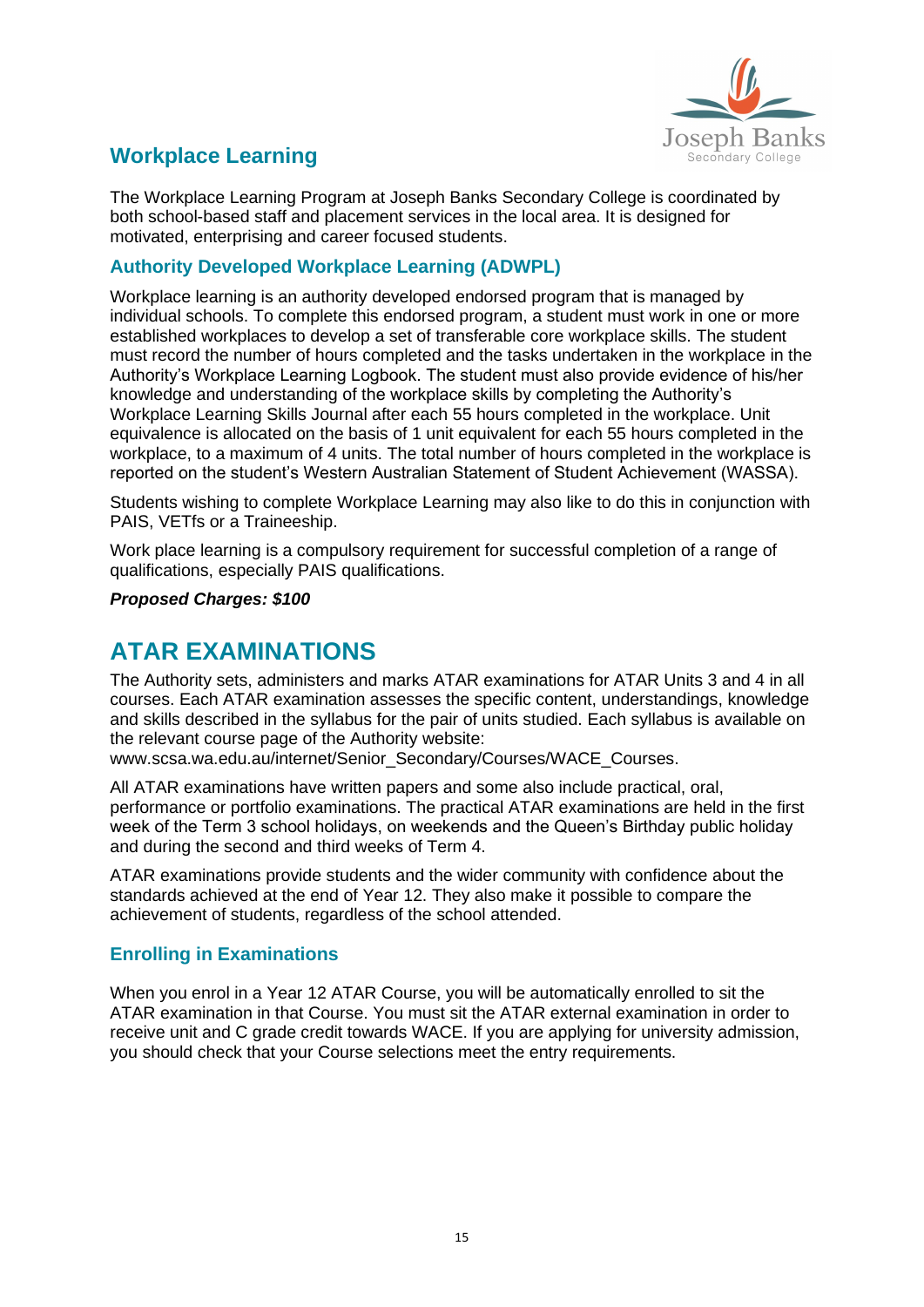

# **Changing Courses**

Course changes are generally discouraged unless students are advised by staff for academic reasons. Changing Courses after the year has begun will reduce student's chances of success, as there is usually a prescribed body of content and assessment tasks that will need to caught up. To minimise disruption to a student's study program and give them their best opportunity to be successful, the following deadlines will be adhered to:

| <b>Change Pathway</b>     | <b>Deadline</b>                       |
|---------------------------|---------------------------------------|
| ATAR to ATAR              | End of Week 7, Term 1                 |
| ATAR to General           | End of Semester 1                     |
| <b>General to ATAR</b>    | End of Week 5, Term 1                 |
| <b>General to General</b> | <b>Exceptional circumstances only</b> |

#### **When choosing courses students are required to:**

- Make a commitment for two years (it is advisable to follow a year 11 course through to the end of Year 12)
- Read the detailed course descriptions contained in this handbook
- Consider interest, abilities and future pathways beyond Year 12
- Check that they will meet the minimum entrance requirements for their pathway.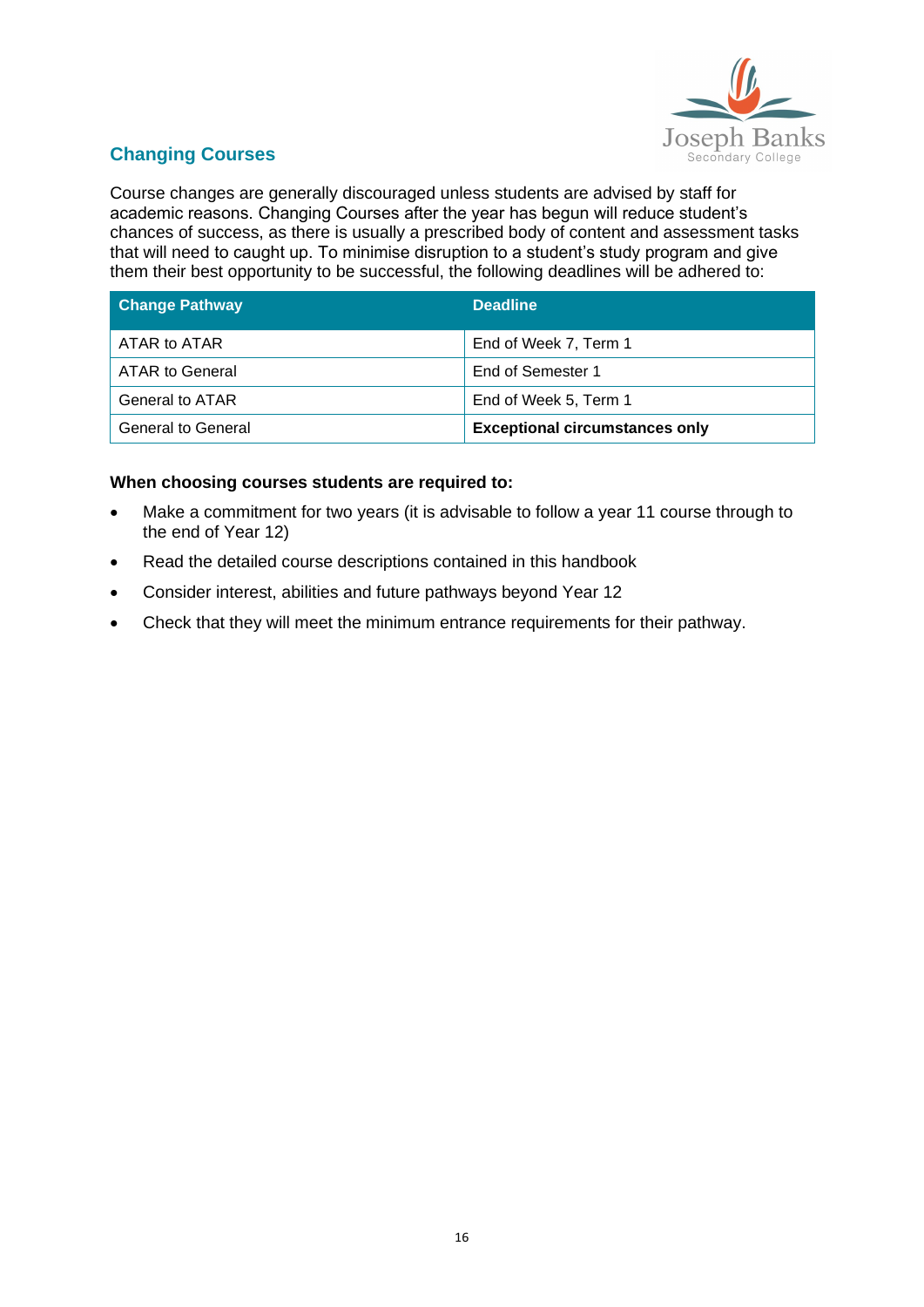

# **ENSURING SUCCESS IN SENIOR SCHOOL**

If the courses the student selects have textbooks and other resources on the resource list, it is a requirement that these be purchased. Without textbooks and relevant resources there is reduced chance of students succeeding in their selected courses.

### **Homework/Study Commitments**

Before students decide on which type of course to study, they need to show a commitment towards study, both in and out of the College. Students studying ATAR pathway courses are required to complete a minimum of three hours' study per course per week, every week. That means if a student is studying five ATAR courses, they need to dedicate a minimum of 15 hours to homework and/or study per week. This time would include the completion of homework and assessments in addition to a self-directed study component.

### **Handing in Your Work on Time**

It is vital in Year 11 and 12 that all assessment work is handed in on time, for all courses. Failure to do so jeopardises marks and grades, and prevents the student achieving his or her potential. Consequences for incomplete or late assignments are outlined in the Senior School Assessment Policy. It is recommended that parents and students carefully read this information. The Senior School Assessment Policy is located in the school documents section on SEQTA.

### **Attendance Commitment**

Attendance and participation in class is the key to achievement of success. Studies show that students who attend College regularly are more likely to succeed. Students should aim for 100% attendance. The only acceptable reasons for absences are sickness or attendance at a College activity such as an excursion. Work commitments and holidays are not acceptable reasons for being absent from College. The Colleges' mode of delivery is face-toface, therefore, students cannot stay at home to complete their courses.

### **Medical Conditions Affecting College/Exam Performance**

It is the responsibility of the student to notify the College of any medical condition that may affect performance at enrolment, or when he or she becomes aware of the condition. If special consideration is required in exams or class as a result of the medical condition, a medical certificate and/or other documentation must be provided to the Associate Principal, so that arrangements can be put in place. This is also a School Curriculum and Standards Authority (SCSA) requirement.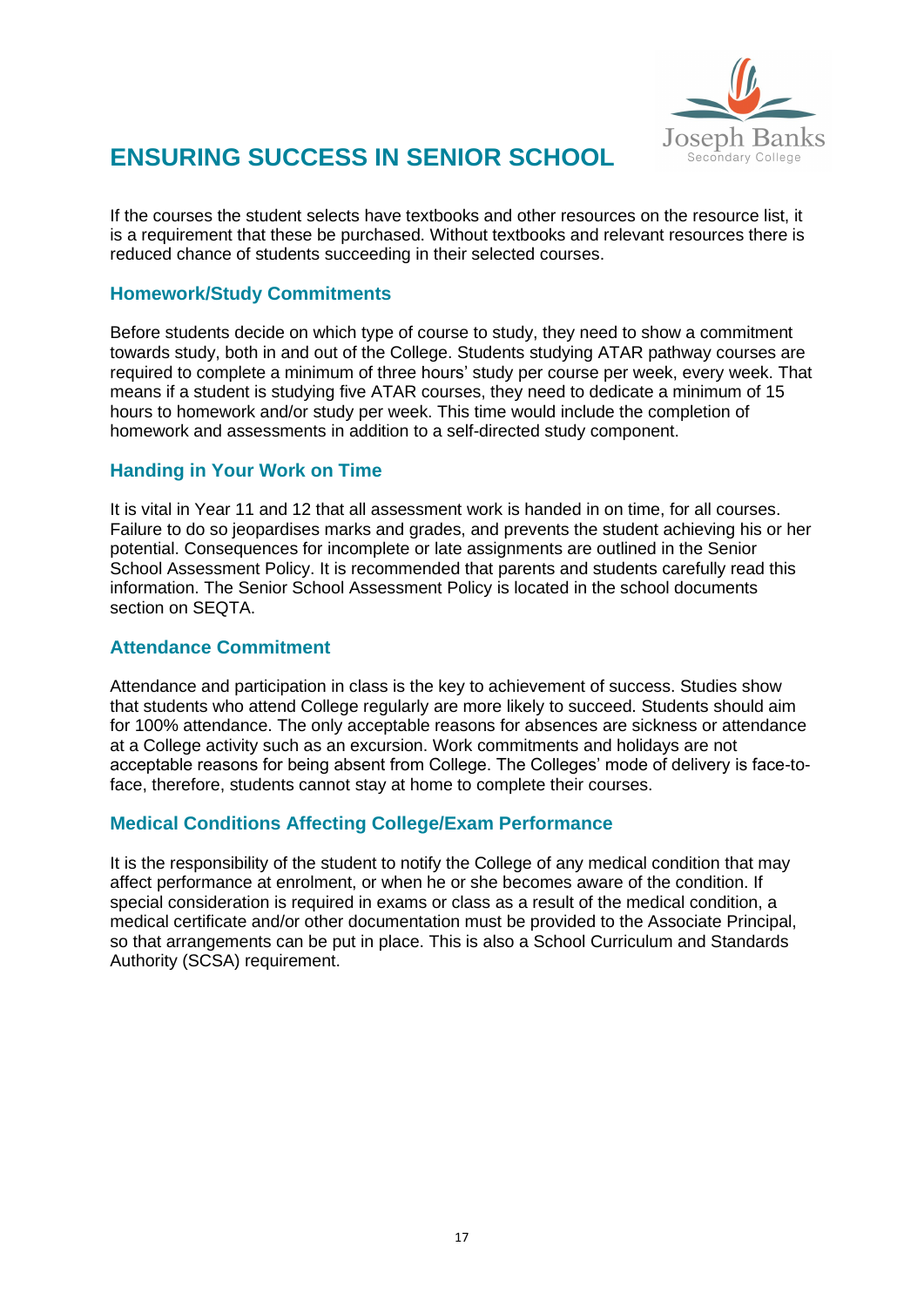

# **UNIVERSITY ENTRANCE REQUIREMENTS**

# **Tertiary Institutions Service Centre (TISC)**

TISC was set up to simplify the application process for students wishing to attend university. Full details regarding individual university entrance requirements and processes are available from the TISC website, www.tisc.edu.au. It is recommended that students and parents access the latest information from TISC (updated in June of each year). In order to be considered for university admission, students must:

- meet WACE requirements as prescribed by the School Curriculum and Standards Authority;
- obtain a minimum ATAR score of 70 to gain a place in the desired course;
- achieve the selected university's requirement for English Language Competence:
	- scaled mark of at least 50 in an ATAR English or English Literature Course; or the following concessions for specific universities:
		- Curtin or UWA moderated school mark or raw exam mark of 60 or sit the STAT test.
		- Murdoch moderated school mark of 55 or sit the STAT test.
- satisfy any prerequisites or special requirements for preferred courses.

# **ATAR Bonus**

Western Australian universities offer an ATAR bonus to WACE students who undertake specific courses in Year 12. A mathematics bonus of 10% of the scaled score for each of Mathematics Methods ATAR and Mathematics Specialist ATAR is added to the aggregate of the best four scaled scores. Students receive the Mathematics bonus irrespective of whether their Mathematics Methods ATAR and/or Mathematics Specialist ATAR Course scaled scores are counted in the best four.

# **Australian Tertiary Admission Rank (ATAR)**

A student's ATAR is calculated by adding their top four scaled scores from their ATAR courses. When the scores are added together, this calculates the students Tertiary Entrance Aggregate (TEA). The ATAR is derived from both school based assessments and the external examination at the end of Year 12. Please note:

- no Course can be counted more than once;
- an ATAR ranges between 99.95 and zero and reports your rank position relative to all other students.

When students achieve an ATAR rank of 70.00, this indicates that the student has achieved as well as or better than 70% of the Year 12 school leaver age population. The ATAR allows the results of any WA student applying for university admission interstate to be directly compared with results in other states.

#### *To obtain an ATAR students must sit the WACE examinations at the end of Year 12.*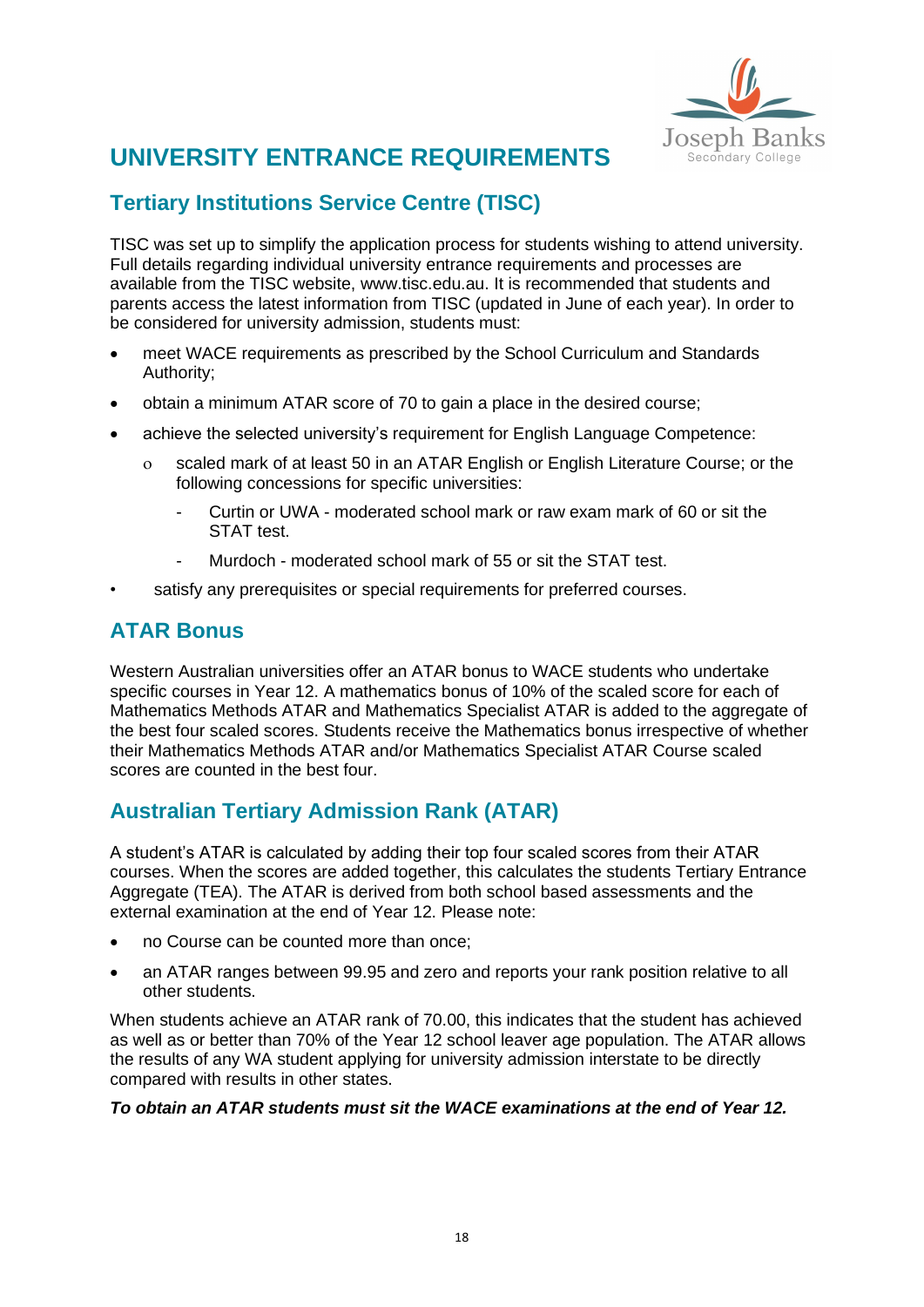

# **Applying to University**

Information about applying to universities and admission to undergraduate Courses will be sent to the College in August in the year you are studying Year 12. Applications will be via the TISC website.

The closing date for applications is normally the end of September. Late applications will incur a late fee. Offers of admission are made by the universities in the second half of January and in early February.

Any further information about application procedures may be obtained from TISC. Enquiries about midyear entry, external studies and particular course requirements should be directed to the university concerned.

Applications need to be made through TISC when the applicant is:

- an Australian citizen;
- a New Zealand citizen; or
- approved/granted Australian permanent resident status.

International students do not fit the above categories and will need to apply directly to the international office at the relevant university.

For detailed information about university admission requirements, students and parents should refer to the appropriate Admission Requirements for School Leavers brochure produced by the Tertiary Institution Service Centre (TISC).

These brochures can be downloaded from [www.tisc.edu.au.](http://www.tisc.edu.au/) Paper based TISC brochures are distributed to Year 12 students in August.

*Please see Pathways to University (in addition to Direct Entry via ATAR) on Page 27.*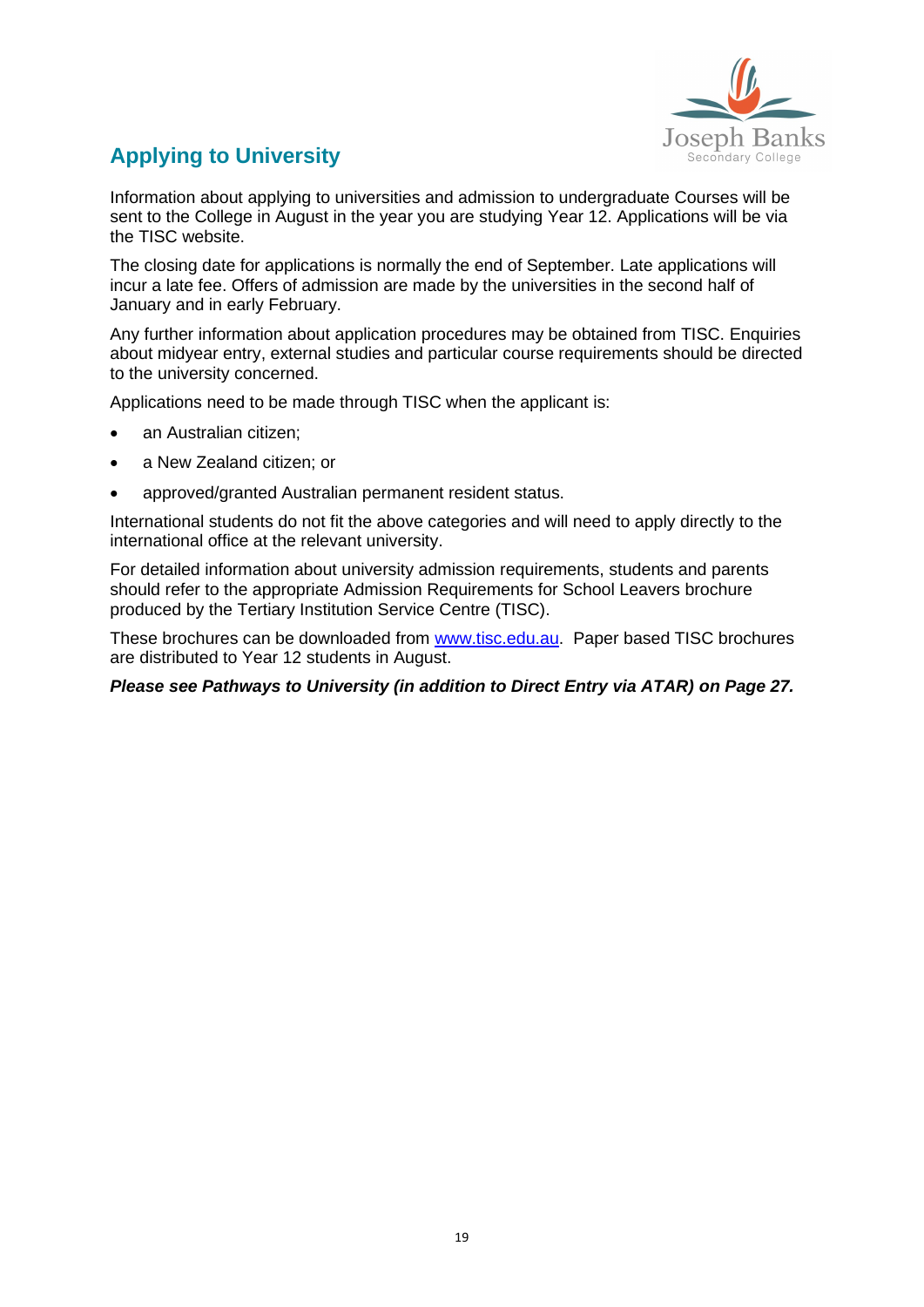

# **UNIQUE STUDENT IDENTIFIER (USI)**

It is now compulsory for all students who undertake a Vocational Education and Training (VET) certificate course to be allocated a Unique Student Identifier (USI). The USI will make it easier for students to record their VET achievements and ensure that students' VET records are not lost.

The USI is available online and at no cost to the student. This USI will stay with the student for life and be recorded with any nationally recognised VET course that is completed from when the USI legislation came into effect on 1 January 2015.

#### **Students will need a USI in order to receive their qualification or statement of attainment from the registered training organisation (RTO). The Unique Student Identifier can be created at [www.usi.gov.au.](http://www.usi.gov.au/)**

This will only take a few minutes. When you have completed the process you will receive an email with your unique student identifier information. Once you have generated a USI, please forward the details to [josephbanks.sc@education.wa.edu.au](mailto:josephbanks.sc@education.wa.edu.au)

# **VOCATIONAL EDUCATION AND TRAINING (VET) COURSES**

This area provides students with the opportunity to gain skills and knowledge in the workplace whilst working towards WACE graduation. Students choosing a VET course will achieve competencies and skills recognised by an employer and receive a nationally accredited certificate of achievement. A nationally accredited certificate course provides students with the specific knowledge and relevant skills to gain employment in a particular vocation and also a Certificate of Achievement.

Students are able to gain a nationally recognised industry qualification whilst completing their Western Australian Certificate of Education.

VET courses are available to students in both the General and ATAR Pathway. VET qualifications contribute towards the WACE achievement standard.

- **Certificate II qualifications contribute four C grades towards WACE**
- **Certificate III qualifications contribute six C grades towards WACE**

VET Courses are available both in the College and via a range of External Training Pathways. All VET courses contribute towards a student's WACE (to a maximum of 8 C grades).

All of our Year 10 students are enrolled in the Certificate II Skills for Work and Vocational Pathways Certificate II Course. Students specialise in a pathway in Business, Community Services or Sport & Recreation. The completion of these courses provides the following benefits to students in Year 11/12:

- Students bank four C grades towards their WACE in Year 10.
- Competencies completed in Year 10 are used as credit transfers in Year 11/12. This will reduce the amount of work to be completed to gain a Certificate II/III as students are provided with recognition for the range of competencies completed.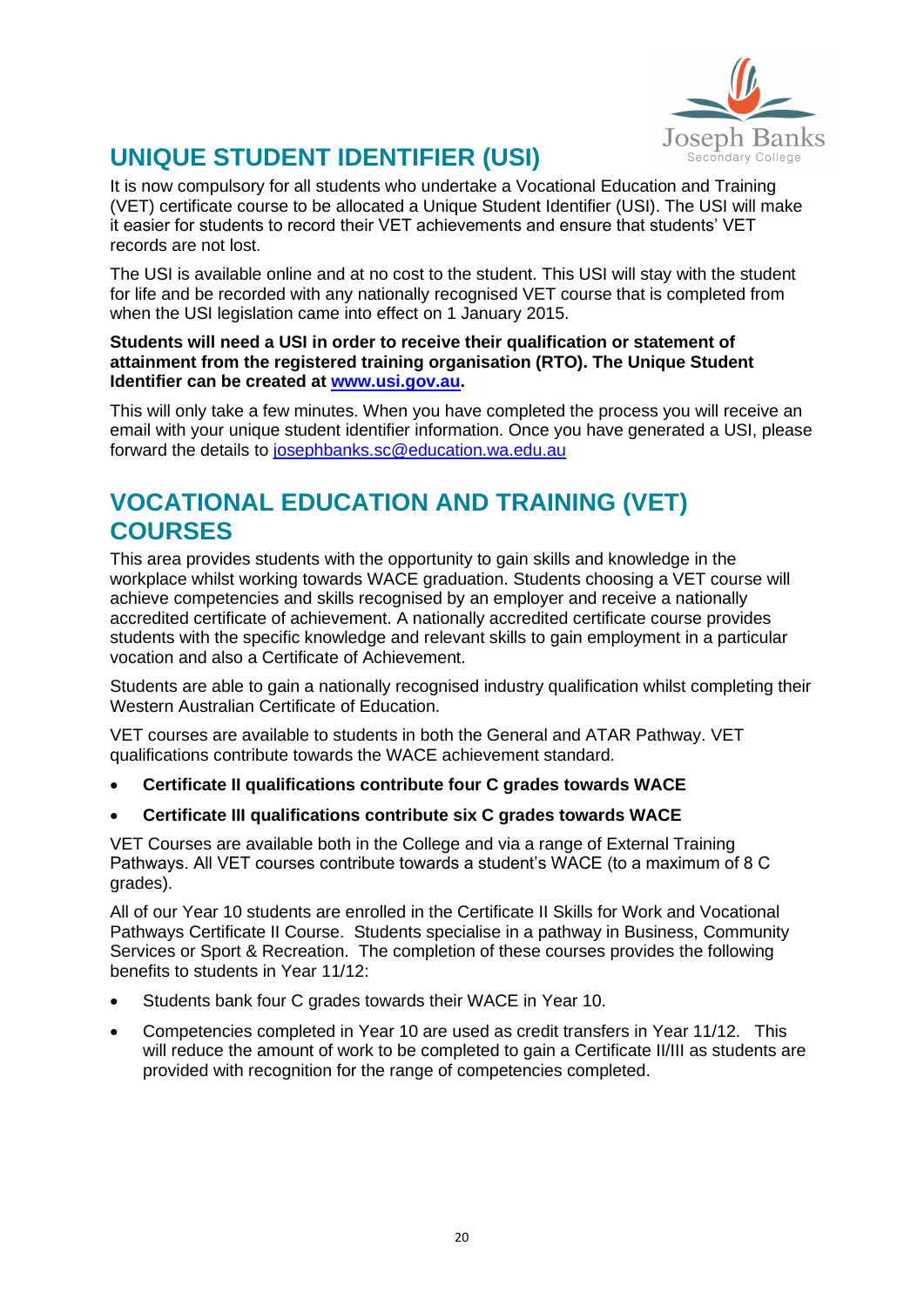

# **CAREER, TAFE AND UNIVERSITY CONTACTS**

### **Career Centre**

The Career Centre aims to help in the transition from school into employment and training. Computer programs including JAC (Job and Course Explorer) are available to assist with career decision making and resume writing. A counselling service is also available.

### **Department of Training and Workforce Development – Customer Service Centre**

GPO Building, Level 7, 3 Forrest Place, Perth WA 6000 Telephone: 13 23 98 or 08 9224 6500 Website: http://www.careercentre.dtwd.wa.gov.au/Pages/CareerCentre.aspx Opening hours: Monday – Friday 8.30am – 4.30pm

### **Metropolitan TAFE Colleges**

North Metropolitan TAFE – www.northmetrotafe.wa.edu.au South Metropolitan TAFE – www.southmetrotafe.wa.edu.au TAFE helpline: 1800 741 691

### **Tertiary Institutions Service Centre (TISC)**

Level 1,100 Royal Street, East Perth 6004 Telephone: 08 9318 8000 Website: www.tisc.edu.au Email: info@tisc.edu.au Opening hours: Monday - Friday 9.00am – 4.30pm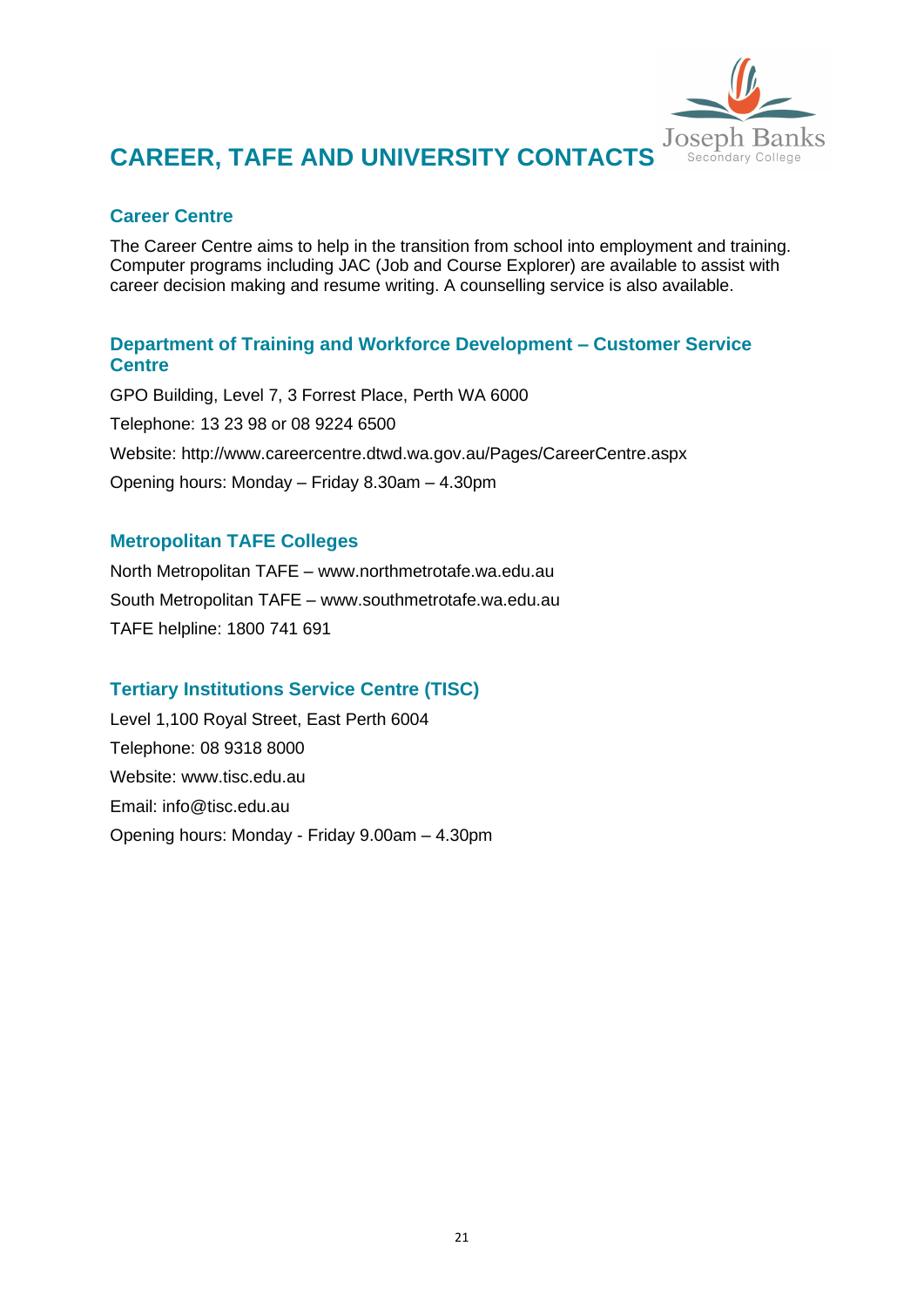

### **Universities**

Students are encouraged to make direct contact with their preferred university to ensure that they have up to date information on courses and admission requirements. University websites have specific sections for prospective/future students, parents and guardians.

| <b>Name</b> | <b>Contact</b>                                                         |
|-------------|------------------------------------------------------------------------|
| <b>UWA</b>  | www.studyat.uwa.edu.au                                                 |
|             | Admissions Centre on 08 6488 2477<br>Email: future.students@uwa.edu.au |
|             |                                                                        |
| Murdoch     | www.murdoch.edu.au/Future-students/<br>1300 687 3624                   |
|             | Email: study@murdoch.edu.au                                            |
| Curtin      | http://futurestudents.curtin.edu.au/                                   |
|             | Support Centre on 9266 1000                                            |
|             | Email: undergrad@curtin.edu.au                                         |
|             |                                                                        |
| ECU         | http://www.ecu.edu.au/future-students/overview                         |
|             | 134 328                                                                |
|             | Email: admissions@ecu.edu.au                                           |
| Notre Dame  | www.nd.edu.au                                                          |
|             | 9433 0555                                                              |
| CQ          | www.cqu.edu.au                                                         |
|             | 132 786                                                                |

# **Career and Study Websites**

The following list of websites provide useful information relating to career and study options.

| <b>Website</b>                | <b>Purpose</b>                                                                      |
|-------------------------------|-------------------------------------------------------------------------------------|
| www.employment.gov.au         | Information on employment and workplace relations.                                  |
| www.careersonline.com.au      | Tools to help you choose a career                                                   |
| www.gooduniguide.com.au       | Comprehensive information about tertiary pathways and career<br>options.            |
| www.jobsearch.gov.au          | Jobs, demands, average wages and entry education training.                          |
| www.australia.gov.au          | <b>Outlines Government Services</b>                                                 |
| www.open.edu.au               | Open Universities Australia                                                         |
| www.careerone.com.au          | Start your career journey.                                                          |
| www.skillsroad.com.au         | Lodging your resume and finding a job.                                              |
| www.jobguide.education.gov.au | Information on a range of occupations and their education and<br>training pathways. |
| www.myfuture.edu.au           | Occupations, demand, average weekly earnings, training, funding.                    |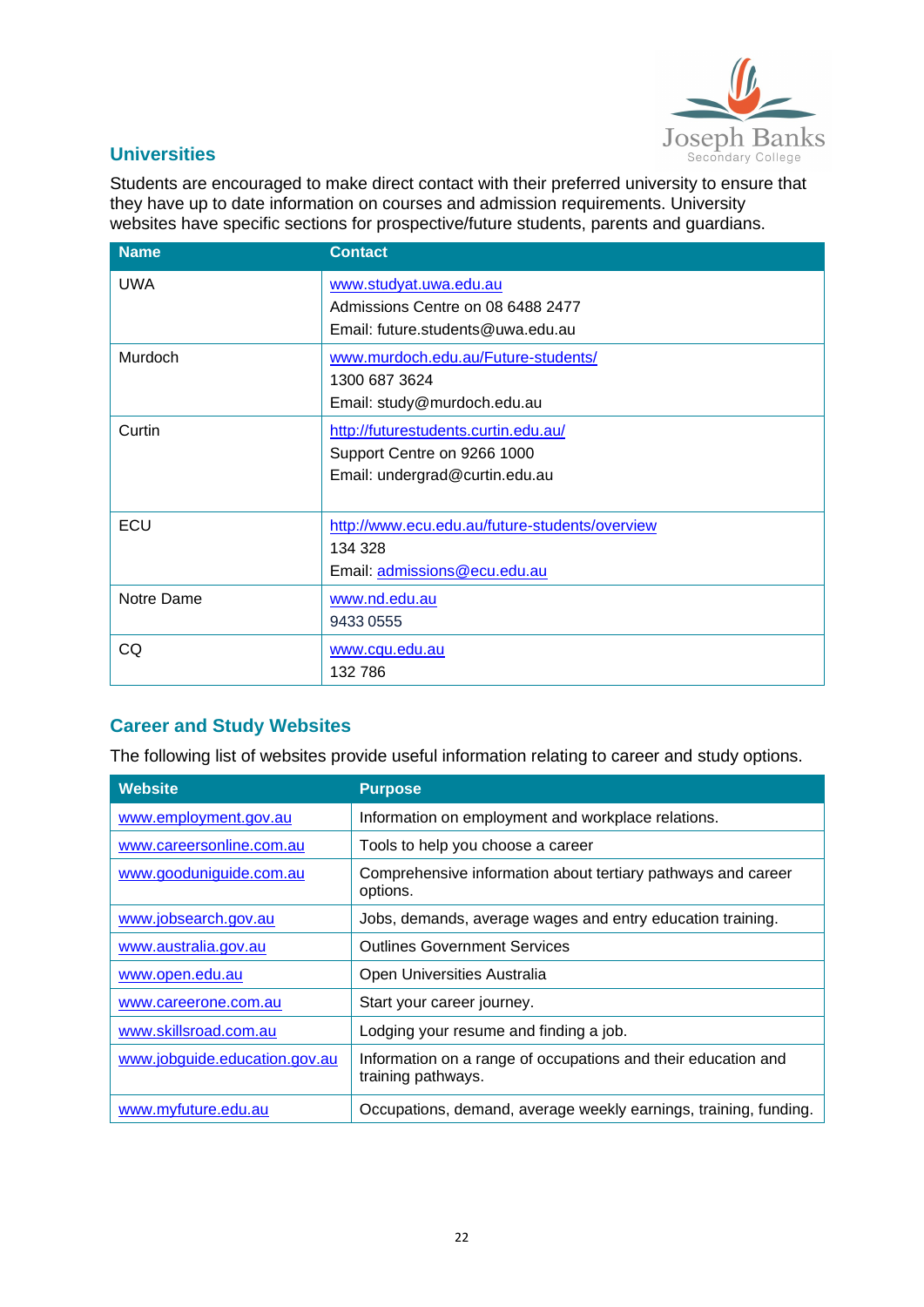

# **DEFINITIONS**

| <b>Term</b>                                                       | <b>Definition</b>                                                                                                                                                                                                                                                                                                                                                                                                                                                                                                                                    |
|-------------------------------------------------------------------|------------------------------------------------------------------------------------------------------------------------------------------------------------------------------------------------------------------------------------------------------------------------------------------------------------------------------------------------------------------------------------------------------------------------------------------------------------------------------------------------------------------------------------------------------|
|                                                                   | An ATAR is calculated using the school assessment and the<br>student's best four scaled course sores, plus bonuses where<br>applicable. The ATAR is used to determine eligibility for university<br>entrance. (Australia wide).                                                                                                                                                                                                                                                                                                                      |
| <b>ATAR (Australian Tertiary</b><br>Admission Rank)               | Further information in regards to the calculation of an ATAR rank can<br>be accessed visiting the following website<br>http://www.tisc.edu.au/static/guide/atar-about.tisc. To achieve an<br>ATAR of 70 for direct university entrance, students are required to<br>average a minimum of 60% in each course and obtain exam scores<br>of 55% or higher. This will ensure that students results are not<br>moderated heavily when calculating their ATAR rank.                                                                                        |
| <b>ATAR Course (Subject)</b>                                      | An ATAR course is offered in Years 11 and 12. The Year 11 course<br>consists of Units 1 and 2 and the Year 12 course consists of Units 3<br>and 4. Year 12 ATAR courses are examined by the School<br>Curriculum and Standards Authority (SCSA) at the completion of<br>Year 12. ATAR courses demonstrate an increasing level of<br>complexity form Year 11 to Year 12.                                                                                                                                                                              |
| Course (often referred to as<br>a subject)                        | A course is a program of study in a particular subject offered at two<br>year levels. It consists of a Year 11 syllabus, comprising of Units 1<br>and 2 and a Year 12 syllabus, comprising Units 3 and 4.                                                                                                                                                                                                                                                                                                                                            |
| <b>Endorsed Programs</b>                                          | Endorsed programs provide access to areas of learning not covered<br>by WACE courses or vocational education and training (VET)<br>programs. They are delivered in a variety of settings by schools,<br>workplaces, universities and community organisations. These<br>programs contribute to the WACE.                                                                                                                                                                                                                                              |
| Externally Set task (EST)                                         | An externally set task (EST) is conducted for each General course in<br>Year 12. The EST is compulsory for all students enrolled in Units 3<br>and 4. All ESTs are set by SCSA. An EST is conducted under exam<br>conditions generally prior to Semester One exams.                                                                                                                                                                                                                                                                                  |
| General Course (subject)                                          | A General course is offered at two year levels, each with its own<br>syllabus. The Year 11 syllabus comprises Units 1 and 2, and Year 12<br>syllabus comprises Units 3 and 4. General courses demonstrate an<br>increasing level of complexity form Year 11 to Year 12. These<br>courses are for students aiming to enter further education, University<br>Preparation entry, TAFE, Traineeship or the workforce straight from<br>school. All students completing General Courses in Year 12 will need<br>to sit externally set tasks set from SCSA. |
| Grades                                                            | Grades indicate the level of the student's performance: A (highest),<br>B, C, D and E.                                                                                                                                                                                                                                                                                                                                                                                                                                                               |
| National Assessment<br>Program- Literacy and<br>Numeracy (NAPLAN) | NAPLAN is an assessment of literacy and numeracy and is<br>undertaken annually by all Year 3, 5, 7 and 9 students throughout<br>Australia. In Western Australia, students should aim for a Band 8 in<br>Reading, Writing and Numeracy in Year 9. Students who achieve<br>Band 8 prequalify for OLNA for either Reading, Writing and<br>Numeracy. If students do not meet Band 8 for either Reading,<br>Writing or Numeracy, then they are required to sit the OLNA<br>assessment for each component of testing.                                      |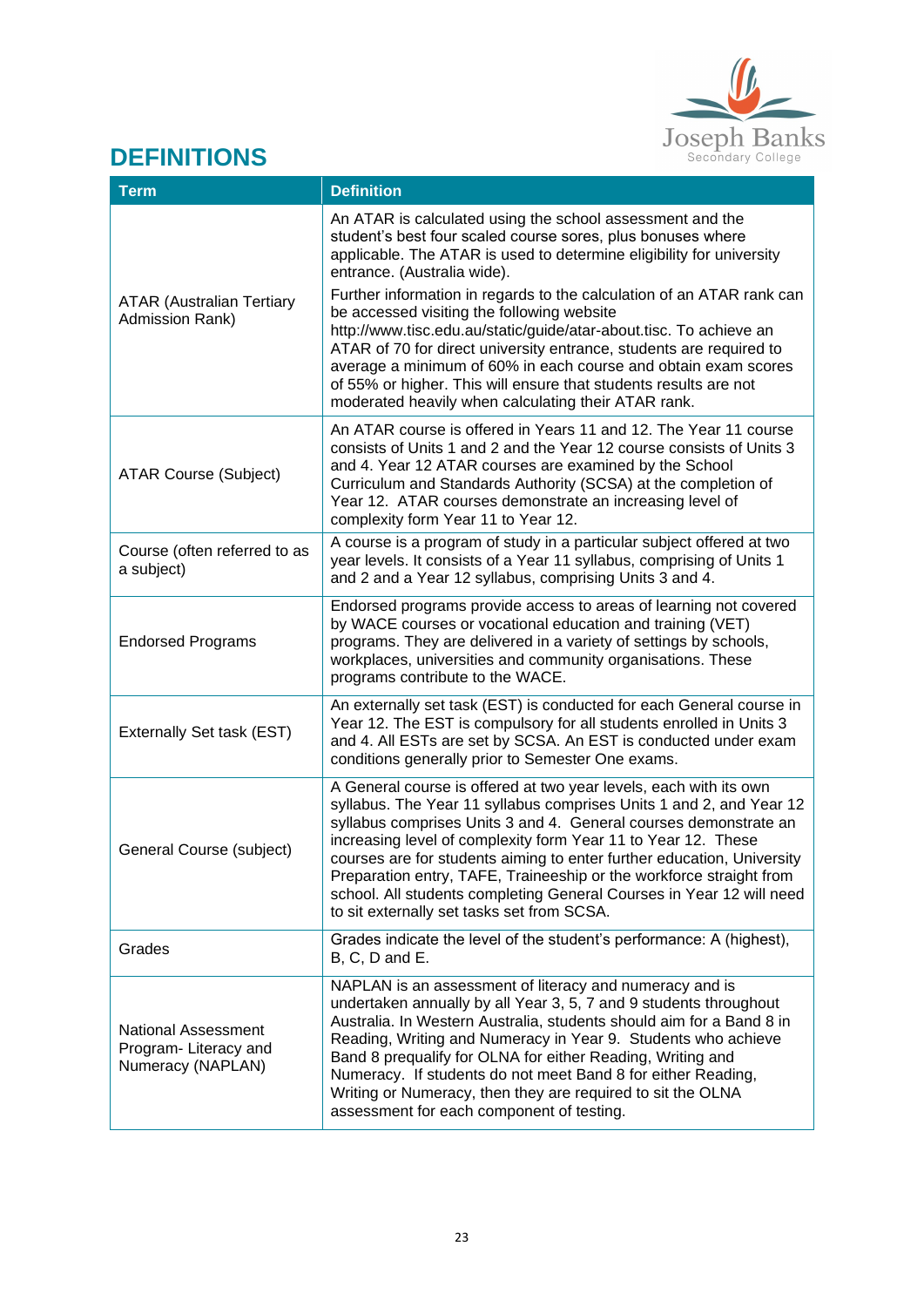

|                                                                                       | The OLNA assesses skills described in Levels 1-4 of the Australian<br>Core Skills Framework. The skills described are those regarded as<br>essential for individuals to meet the demands of everyday life and<br>work. Students who achieve a Band 8 in NAPLAN in Reading,<br>Writing and Numeracy automatically prequalify for the specific<br>component of OLNA testing. Demonstrating the literacy and<br>numeracy standard in Reading, Writing and Numeracy is a<br>requirement for achieving WACE. |  |  |  |  |  |
|---------------------------------------------------------------------------------------|---------------------------------------------------------------------------------------------------------------------------------------------------------------------------------------------------------------------------------------------------------------------------------------------------------------------------------------------------------------------------------------------------------------------------------------------------------------------------------------------------------|--|--|--|--|--|
| Online Literacy and<br><b>Numeracy Assessment</b><br>(OLNA)                           | The OLNA is sat by students in the first semester of Year 10.<br>Students who do not demonstrate the standard at their first attempt<br>of the OLNA have the opportunity to sit it again in September of Year<br>10 and thereafter on two occasions in Year 11 and two occasions in<br>Year 12.                                                                                                                                                                                                         |  |  |  |  |  |
|                                                                                       | PLEASE NOTE: students who achieve Band 8 or higher in Year 9<br><b>NAPLAN</b>                                                                                                                                                                                                                                                                                                                                                                                                                           |  |  |  |  |  |
|                                                                                       | Reading, Writing or Numeracy assessments will prequalify for that<br>component and will not be required to sit the corresponding OLNA<br>component. For example, if a student achieves Band 8 for Reading<br>and Numeracy but not for Writing, only sitting the OLNA Writing<br>component will be required.                                                                                                                                                                                             |  |  |  |  |  |
| <b>Registered Training</b><br>Organisation (RTO)                                      | An RTO is an organisation that delivers, assesses, certifies and<br>quality assures a nationally recognised VET qualification. An RTO<br>may be a school, a private training provider, or a                                                                                                                                                                                                                                                                                                             |  |  |  |  |  |
|                                                                                       | TAFE. All RTOs operate under the various elements of the national<br>training system.                                                                                                                                                                                                                                                                                                                                                                                                                   |  |  |  |  |  |
| Subject                                                                               | A subject is a discrete area of study within a particular learning area.<br>A subject is delivered in the form of ATAR and General courses. The<br>different courses fulfil different purposes and emphasise different<br>aspects of the subject.                                                                                                                                                                                                                                                       |  |  |  |  |  |
| <b>VET (Vocational Education</b><br>and Training)                                     | Vocational education and training enables students to acquire<br>workplace skills through nationally recognised training described<br>within an industry developed training package or accredited course.                                                                                                                                                                                                                                                                                               |  |  |  |  |  |
| <b>WACE</b> (Western Australian<br>Certificate of Education)<br>{Often referred to as | The Western Australian Certificate of Education (WACE) is awarded<br>by the School Curriculum and Standards Authority to students in<br>Western Australia on successful completion of their senior secondary<br>education.                                                                                                                                                                                                                                                                              |  |  |  |  |  |
| graduation}                                                                           | WACE requirements may change over time and students studying<br>towards the achievement of the WACE after they leave school will be<br>required to meet the WACE requirements current at the time of the<br>completion of their studies.                                                                                                                                                                                                                                                                |  |  |  |  |  |
| <b>WASSA</b> (Western<br>Australian Statement of<br>Student Achievement)              | A Western Australian Statement of Student Achievement (WASSA)<br>is issued to all Year 12 students at the completion of their secondary<br>schooling. The WASSA lists all courses and programs that a student<br>has completed.                                                                                                                                                                                                                                                                         |  |  |  |  |  |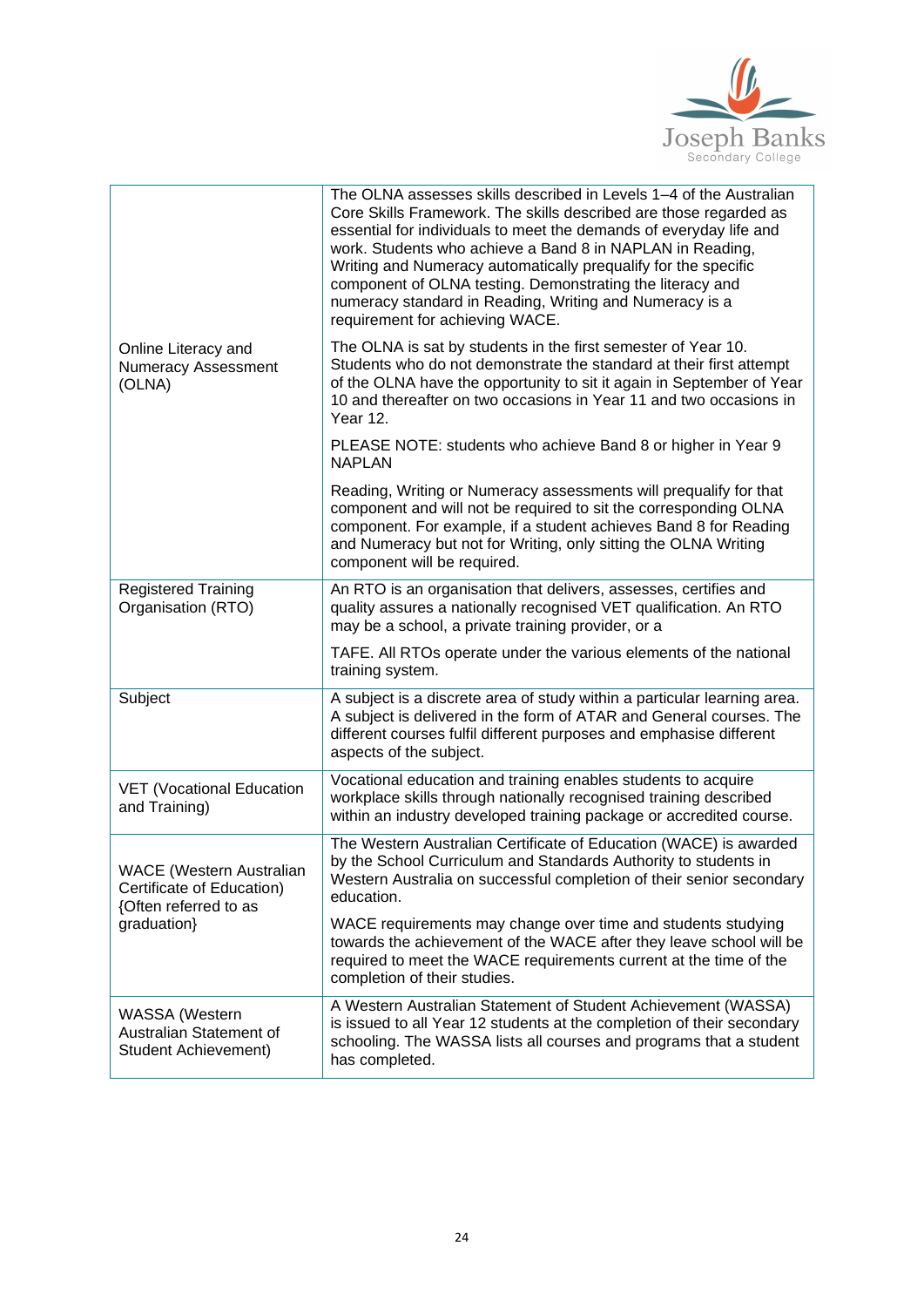

# <span id="page-24-0"></span>**Appendix A Year 11 2023 Overview of Course Offerings**

Students must choose at least *one* course from **List A** and **one** course from **List B** to meet to meet the breadth and depth requirements for WACE. Detailed information about each course and the associated costs are provided later in the following pages.

| <b>LIST A (Arts/Languages/Social Sciences)</b>                    |                                                      |  |  |  |  |  |  |
|-------------------------------------------------------------------|------------------------------------------------------|--|--|--|--|--|--|
| <b>Business Management &amp; Enterprise (ATAR and</b><br>General) | <b>Health Studies (ATAR and General)</b>             |  |  |  |  |  |  |
| <b>Career and Enterprise (ATAR)</b>                               | Literature (ATAR)                                    |  |  |  |  |  |  |
| Children, Family and the Community (General)                      | <b>Media Production and Analysis (General)</b>       |  |  |  |  |  |  |
| Drama (General)                                                   | Modern History (ATAR and General)                    |  |  |  |  |  |  |
| <b>English (ATAR and General)</b>                                 | Music (ATAR)                                         |  |  |  |  |  |  |
| Geography (General)                                               | <b>Visual Arts (General)</b>                         |  |  |  |  |  |  |
| <b>Graphic Design (General)</b>                                   |                                                      |  |  |  |  |  |  |
| <b>LIST B (Mathematics/Science/Technologies)</b>                  |                                                      |  |  |  |  |  |  |
| <b>Applied Information Technology (General)</b>                   | Mathematics: Applications (ATAR)                     |  |  |  |  |  |  |
| <b>Biology (ATAR)</b>                                             | <b>Mathematics: Essentials (General)</b>             |  |  |  |  |  |  |
| <b>Chemistry (ATAR)</b>                                           | Mathematics: Methods (ATAR)                          |  |  |  |  |  |  |
| <b>Computer Science (General)</b>                                 | <b>Mathematics Specialist (ATAR)</b>                 |  |  |  |  |  |  |
| <b>Design Graphics (General)</b>                                  | Materials Design and Technology - Wood (General)     |  |  |  |  |  |  |
| Earth and Environmental Science (General)                         | Materials Design and Technology - Metals (General)   |  |  |  |  |  |  |
| Food Science and Technology (General)                             | Materials Design and Technology - Textiles (General) |  |  |  |  |  |  |
| Human Biology (ATAR and General)                                  | <b>Outdoor Education (General)</b>                   |  |  |  |  |  |  |
| <b>Integrated Science (General)</b>                               | <b>Physical Education Studies (ATAR and General)</b> |  |  |  |  |  |  |
|                                                                   | <b>Physics (ATAR)</b>                                |  |  |  |  |  |  |
|                                                                   | <b>Psychology (ATAR and General)</b>                 |  |  |  |  |  |  |

#### *PLEASE NOTE: It may not be possible to timetable courses if they are chosen by a very small number of students*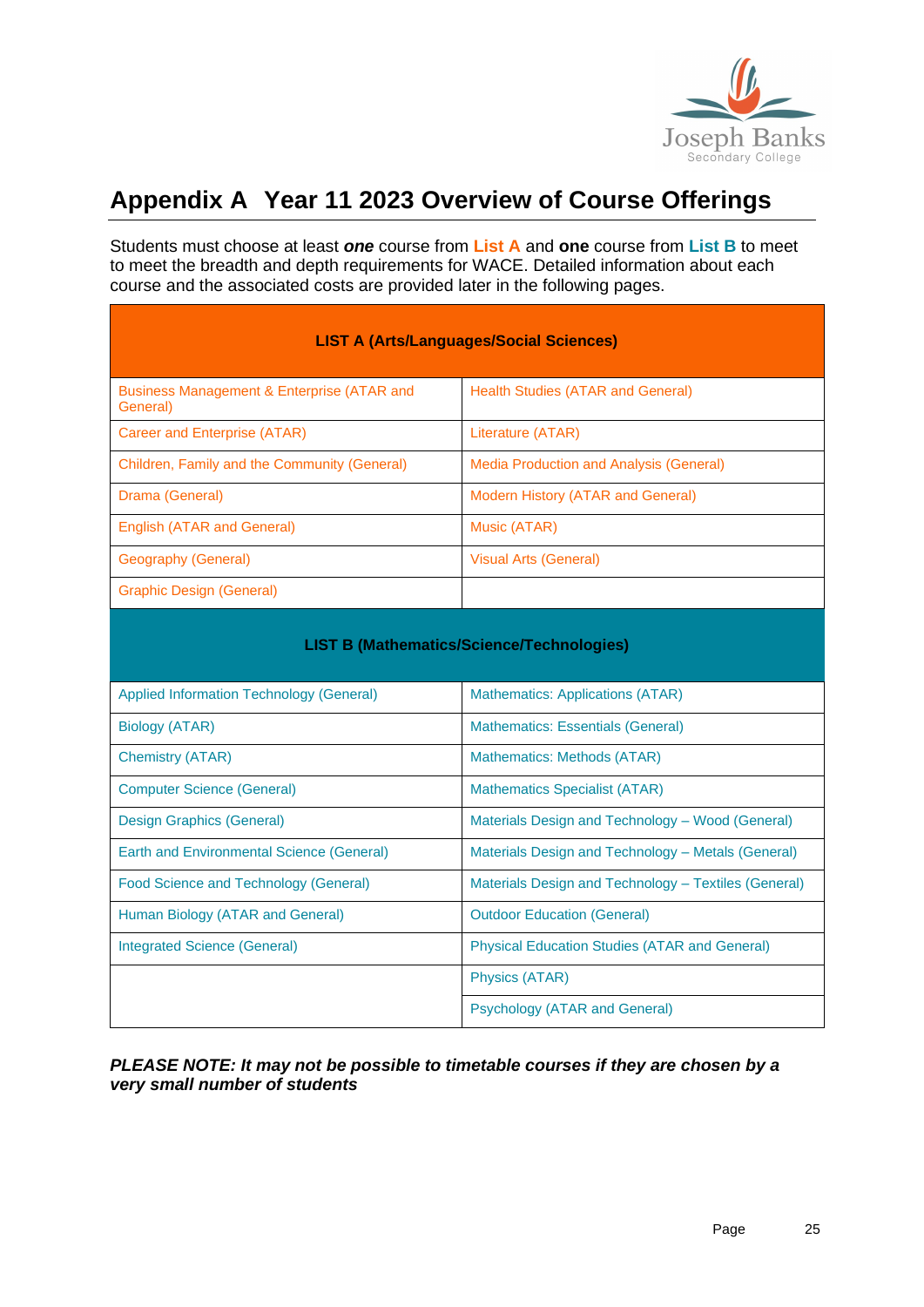

# **YEAR 11, 2023 - SUBJECT SELECTION FORM**

This selection form is required to be completed in advance of your scheduled meeting with your Course Counsellor during Selection Week. Parents will be contacted via telephone to arrange a Course Counselling appointment during Week 8.

For further information in regards to Student Pathways and the Courses available, please refer to the Year 11 Student Pathways Booklet 2023.

This information will be used to finalise your subject selections for Year 11 in your course counselling interview.

#### **Selection Week will run during Tuesday 14 June 2022 to Friday 17 June 2022.**

| <b>Student Name:</b>                                                                                            |  |  |                                        |  |  |            |  |  |
|-----------------------------------------------------------------------------------------------------------------|--|--|----------------------------------------|--|--|------------|--|--|
| <b>Parent/Carer Name:</b>                                                                                       |  |  |                                        |  |  |            |  |  |
| <b>Parent/Carer Contact Numbers:</b>                                                                            |  |  |                                        |  |  |            |  |  |
| <b>Parent Email Address:</b>                                                                                    |  |  |                                        |  |  |            |  |  |
| <b>Course Counsellor Name:</b>                                                                                  |  |  |                                        |  |  |            |  |  |
| Your Future Pathway                                                                                             |  |  |                                        |  |  |            |  |  |
| Area of interest:                                                                                               |  |  |                                        |  |  |            |  |  |
| Please select your chosen pathway/s below:                                                                      |  |  |                                        |  |  |            |  |  |
| University                                                                                                      |  |  | University (Portfolio/Bridging Course) |  |  |            |  |  |
| Further Training/TAFE                                                                                           |  |  |                                        |  |  | Employment |  |  |
| Pre-apprenticeship                                                                                              |  |  | Traineeship                            |  |  |            |  |  |
| Other:                                                                                                          |  |  |                                        |  |  |            |  |  |
| Course selections finalised following collaboration between the Student, Parent and Course<br><b>Counsellor</b> |  |  |                                        |  |  |            |  |  |
| <b>Student Signature:</b>                                                                                       |  |  |                                        |  |  | Date:      |  |  |
| <b>Parent Signature:</b>                                                                                        |  |  |                                        |  |  | Date:      |  |  |
| <b>Course Counsellor</b><br>Signature:                                                                          |  |  |                                        |  |  | Date:      |  |  |
| Notes:                                                                                                          |  |  |                                        |  |  |            |  |  |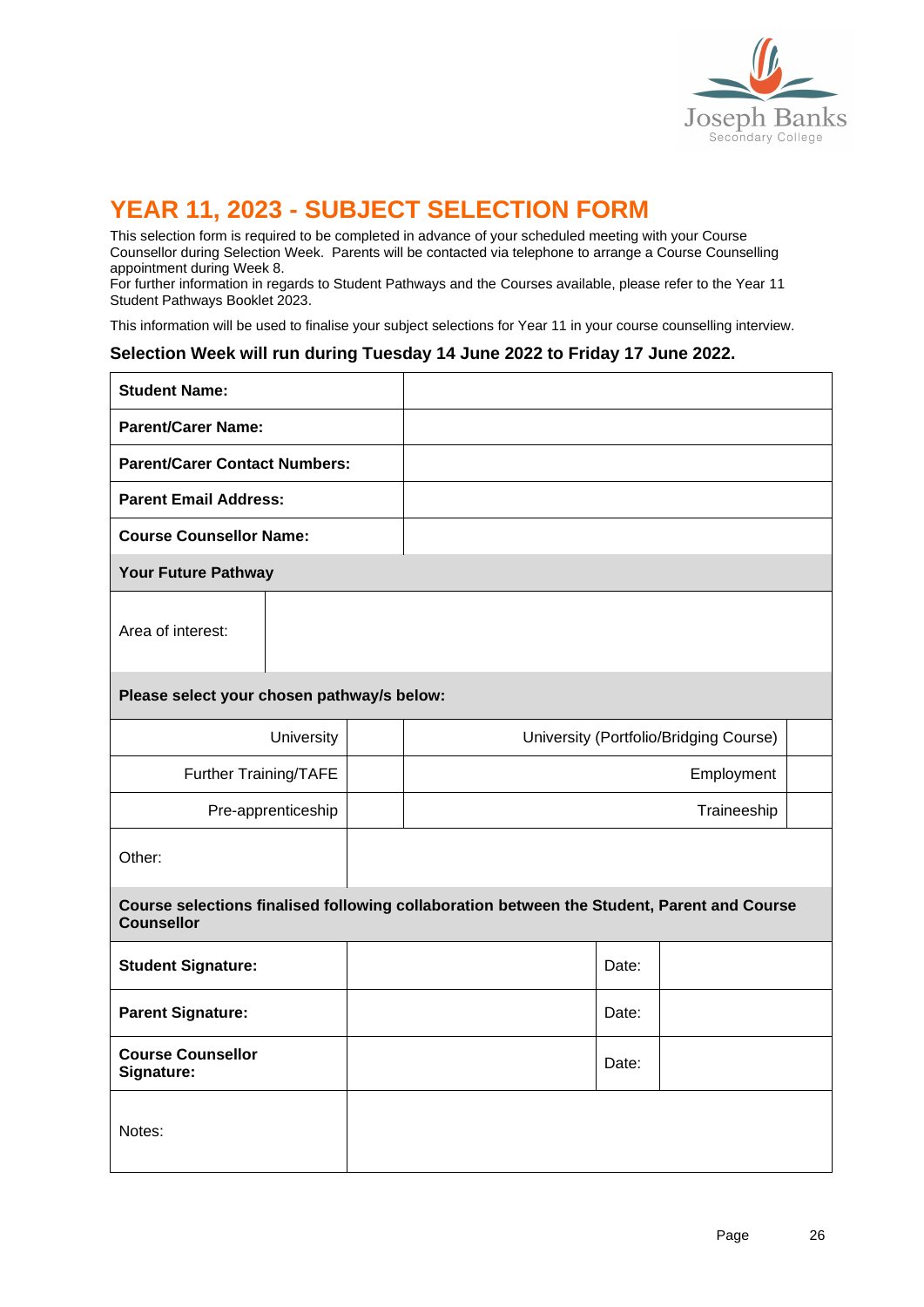

# **COURSE SELECTION PROCESS**

Students must select EIGHT (8) courses in ranked order. The lowest two ranked courses will be used as Reserves if clashes occur or a selected course does not run due to low numbers. You must be prepared to take these courses, so please choose carefully.

- 4. Students MUST select an English course as their first preference.
- 5. Students MUST ensure that they pick at least ONE **List A** and **List B** course.
- 6. Students are required to identify their preferred pathway for Year 11.

# **University Pathway (ATAR Rank 70+)**

- Students must select at least FOUR ATAR courses and are strongly advised to select FIVE ATAR courses.
- The sixth course selected may be another ATAR course OR a General course OR a Certificate. Selections seven and eight are reserve courses which students must select in case other courses that have been chosen do not run due to small numbers or clash with other ATAR selections.
- It is recommended that at least one of your reserves is an ATAR course.
- It is recommended that at least one of your reserves is an ATAR course.
- If choosing Mathematics Specialist, Methods MUST also be selected.

# **Blended Pathway (Unsure whether to go to University or TAFE)**

- Students are required to pick a minimum of TWO ATAR subjects plus a combination of General and Certificate courses.
- To be eligible for Portfolio entry, students must select ATAR English.
- Select SIX subjects plus TWO reserves. You can select a maximum of TWO Certificate courses.

# **General Pathway (Pre-Apprenticeship/University Preparation/TAFE or Employment)**

- Students are required to select SIX General plus TWO reserves.
- OR select FIVE General plus ONE Certificate only plus TWO reserves.
- OR select FOUR General plus TWO Certificate courses plus TWO reserves.

NOTE: Some Certificates will be completed in one year while others require a two-year commitment.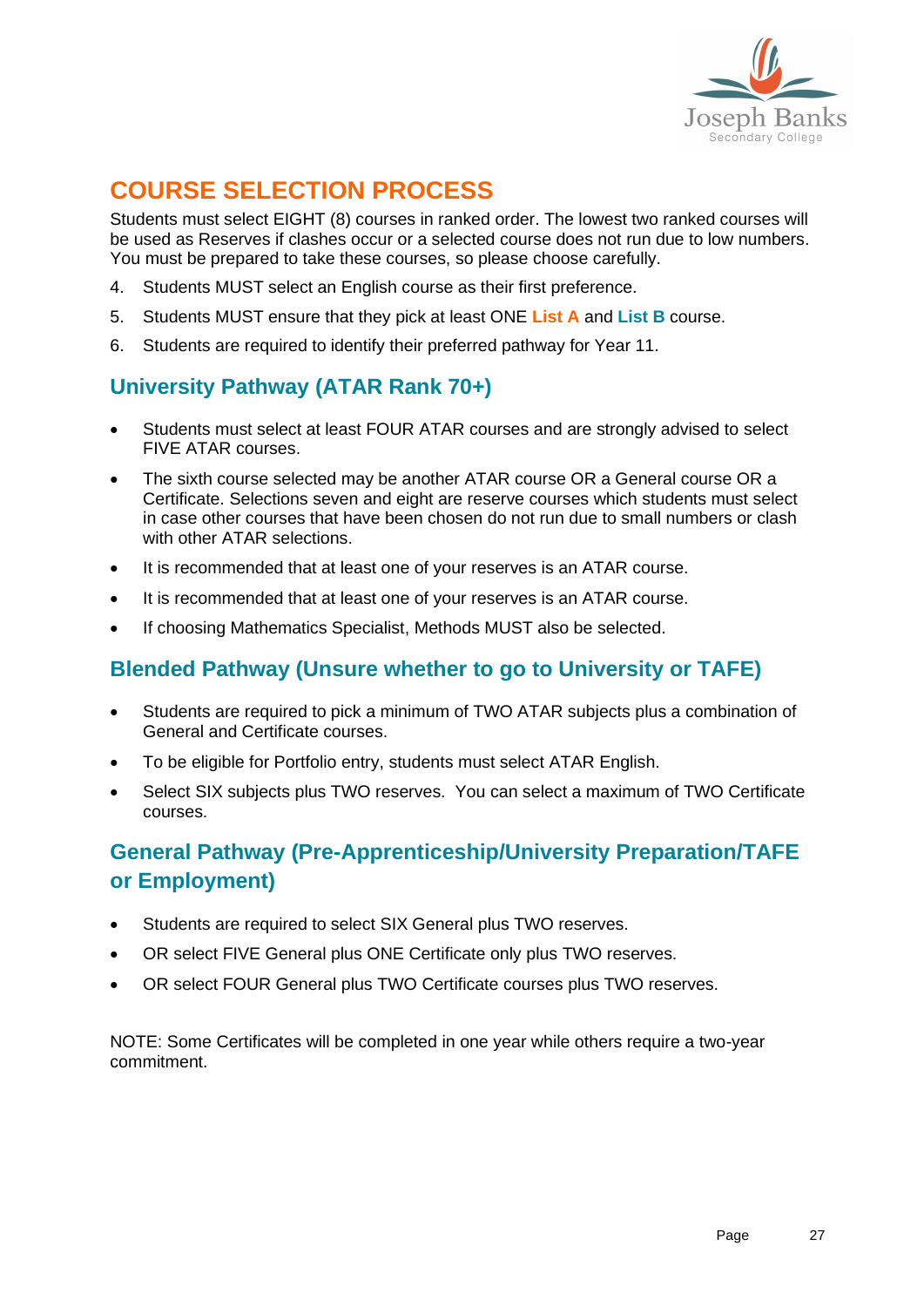# **PATHWAYS TO UNIVERSITY (IN ADDITION TO DIRECT ENTRY VIA ATAR)**

For more information on the below please read the Y11 Student Pathway Booklet 2023. A common misconception is that Senior School students have to do an ATAR pathway (four or more ATAR courses) to attend university. This is NOT true. More importantly, this misconception often results in studients in students ourses they are not succeeding in. This may cause  $J$  OSED $\rm h$   $\rm Banks$ unnecessary stress and anxiety. There is also the risk of not achieving WACE. This information is correct at the time of publishing. Please check University websites for updates.



| Portfolio Pathway involves successfully attaining WACE and<br>http://www.ecu.edu.au/future-students/course-<br>submitting:<br><b>WACE</b><br>entry/experience-based-entry-scheme<br>• Introductory letter and a resume<br>English - ATAR C grade or an A grade at General level<br>For a list of the 47 courses available click on the following link:<br>Two written references<br>Recommended 3 ATAR however not always required.<br>$\bullet$<br>http://www.ecu.edu.au/future-students/course-<br>Copies of certificates, awards and academic records<br>ATAR courses that are related to the area you wish to study.<br>entry/experience-based-entry-scheme#courseList<br>An interview may also be part of the process<br><b>ECU</b><br>Semesterised course<br>This course covers information/communication technology<br><b>University Preparation Course (UPC)</b><br><b>WACE</b><br>skills, academic research and writing, mathematical concepts<br>Open to school leavers and mature age students<br>Minimum C grade in General English<br>and wide range of interpersonal communication skills.<br>Free to Australian Citizens and Residents<br>No ATAR courses are specified but you should be doing courses<br>http://www.ecu.edu.au/degrees/uniprep<br>that are prerequisites for the course you wish to study at ECU<br>Direct entry into a large number of ECU courses<br>Portfolio Entry must contain the following:<br><b>WACE</b><br>Further information on Portfolio entry is available on the<br><b>Portfolio Supplementary Form</b><br>English Competency - Scaled score of 50 or more in ATAR<br>following link:<br>English or an A grade in General English<br><b>Introductory Letter</b><br>https://study.curtin.edu.au/applying/pathways/portfolio-entry/<br>Demonstrated academic preparedness through a study of<br>Resume<br>minimum of one ATAR course and passes in 3 general courses<br>Letters of support<br>Satisfy prerequisites for the course you wish to enter<br>Evidence of academic achievement<br><b>CURTIN</b><br><b>UniReady Enabling Program</b><br><b>WACE</b><br>Information and the various pathways available from<br>• Open to school leavers and mature age students<br>UniReady are available from the following link:<br>Minimum C grade in General English<br>Free to Australian Citizens and Residents<br>No ATAR courses specified<br>https://study.curtin.edu.au/applying/pathways/uniready-<br>If you are successful, you are given direct entry into a large<br>enabling-program/<br>number of Curtin courses<br>• Semesterised course<br><b>WACE</b><br>On Track<br>For more information, click on the following link:<br>• Minimum B in General English or<br>Supportive 14 week program for people who aspire to complete a<br>https://www.murdoch.edu.au/study/courses/course-<br>university degree but do not qualify for direct entry via ATAR into<br>• Cert 111 or Higher or<br>details/OnTrack#<br>Murdoch University.<br>• STAT entrance test<br><b>WACE</b><br><b>MURDOCH</b><br><b>Media Portfolio Entry</b><br>Minimum of a Scaled score of 50 in ATAR English<br>For more information, click on the following link:<br>• For creative students who wish to enrol in an Arts course<br>You will need to be studying, or have achieved a scaled mark of<br>ATAR results are not used to determine the application.<br>http://portfolio.murdoch.edu.au/<br>50 or more, in ATAR English, Literature, or English as an<br>Requires letter of endorsement from teacher, personal statement<br>Additional Language or Dialect, or equivalent English<br>and a range of supporting documentation.<br>competency. | <b>University</b> | Entry course title | <b>Requirements summary</b> | <b>Additional information</b> |
|---------------------------------------------------------------------------------------------------------------------------------------------------------------------------------------------------------------------------------------------------------------------------------------------------------------------------------------------------------------------------------------------------------------------------------------------------------------------------------------------------------------------------------------------------------------------------------------------------------------------------------------------------------------------------------------------------------------------------------------------------------------------------------------------------------------------------------------------------------------------------------------------------------------------------------------------------------------------------------------------------------------------------------------------------------------------------------------------------------------------------------------------------------------------------------------------------------------------------------------------------------------------------------------------------------------------------------------------------------------------------------------------------------------------------------------------------------------------------------------------------------------------------------------------------------------------------------------------------------------------------------------------------------------------------------------------------------------------------------------------------------------------------------------------------------------------------------------------------------------------------------------------------------------------------------------------------------------------------------------------------------------------------------------------------------------------------------------------------------------------------------------------------------------------------------------------------------------------------------------------------------------------------------------------------------------------------------------------------------------------------------------------------------------------------------------------------------------------------------------------------------------------------------------------------------------------------------------------------------------------------------------------------------------------------------------------------------------------------------------------------------------------------------------------------------------------------------------------------------------------------------------------------------------------------------------------------------------------------------------------------------------------------------------------------------------------------------------------------------------------------------------------------------------------------------------------------------------------------------------------------------------------------------------------------------------------------------------------------------------------------------------------------------------------------------------------------------------------------------------------------------------------------------------------------------------------------------------------------------------------------------------------------------------------------------|-------------------|--------------------|-----------------------------|-------------------------------|
|                                                                                                                                                                                                                                                                                                                                                                                                                                                                                                                                                                                                                                                                                                                                                                                                                                                                                                                                                                                                                                                                                                                                                                                                                                                                                                                                                                                                                                                                                                                                                                                                                                                                                                                                                                                                                                                                                                                                                                                                                                                                                                                                                                                                                                                                                                                                                                                                                                                                                                                                                                                                                                                                                                                                                                                                                                                                                                                                                                                                                                                                                                                                                                                                                                                                                                                                                                                                                                                                                                                                                                                                                                                                                 |                   |                    |                             |                               |
|                                                                                                                                                                                                                                                                                                                                                                                                                                                                                                                                                                                                                                                                                                                                                                                                                                                                                                                                                                                                                                                                                                                                                                                                                                                                                                                                                                                                                                                                                                                                                                                                                                                                                                                                                                                                                                                                                                                                                                                                                                                                                                                                                                                                                                                                                                                                                                                                                                                                                                                                                                                                                                                                                                                                                                                                                                                                                                                                                                                                                                                                                                                                                                                                                                                                                                                                                                                                                                                                                                                                                                                                                                                                                 |                   |                    |                             |                               |
| Students are strongly encouraged to contact Universities directly regarding courses they are interested in, either for direct entry via ATAR pathway or Portfolio entry                                                                                                                                                                                                                                                                                                                                                                                                                                                                                                                                                                                                                                                                                                                                                                                                                                                                                                                                                                                                                                                                                                                                                                                                                                                                                                                                                                                                                                                                                                                                                                                                                                                                                                                                                                                                                                                                                                                                                                                                                                                                                                                                                                                                                                                                                                                                                                                                                                                                                                                                                                                                                                                                                                                                                                                                                                                                                                                                                                                                                                                                                                                                                                                                                                                                                                                                                                                                                                                                                                         |                   |                    |                             |                               |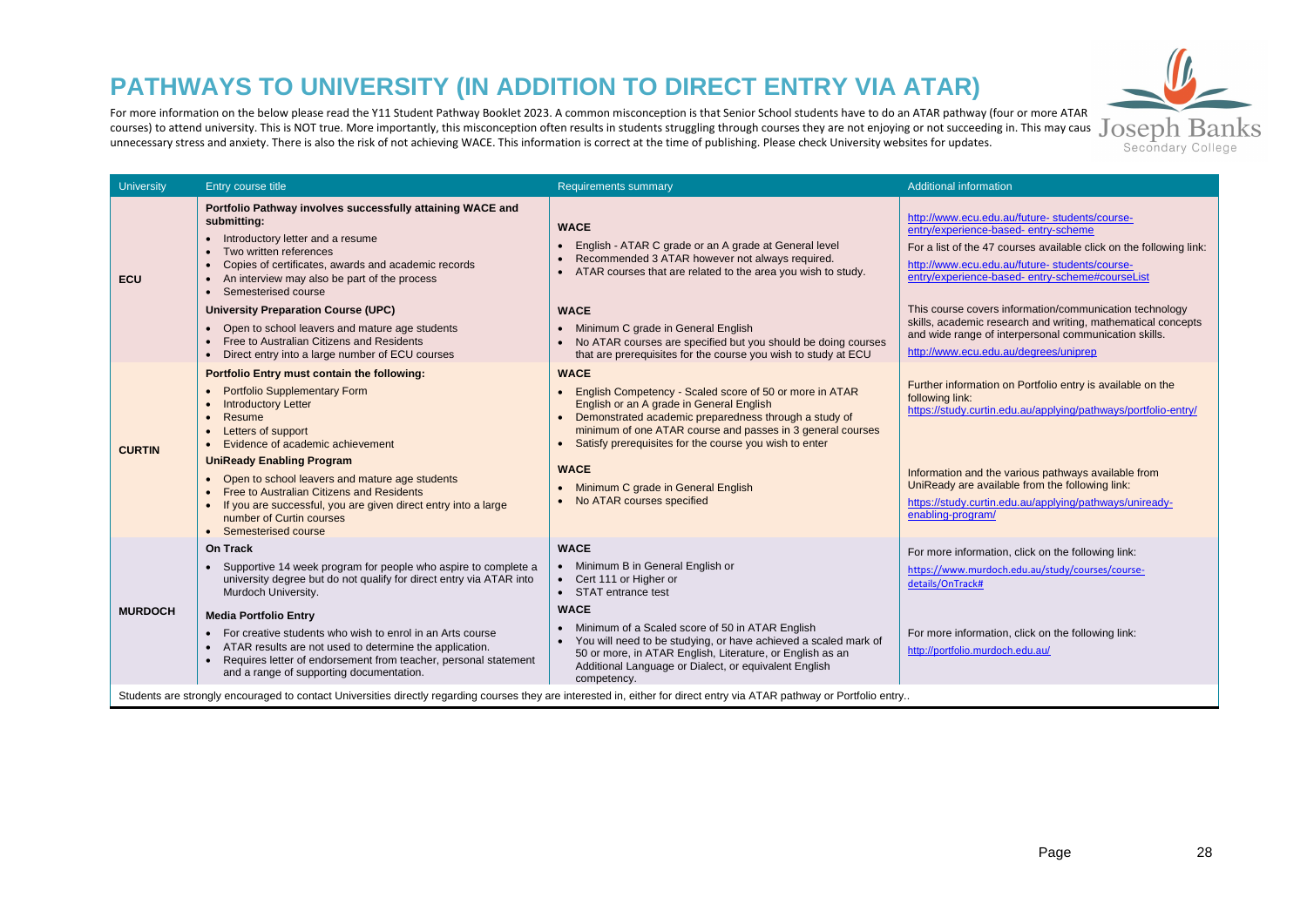# **YEAR 11 2023 SUBJECT SELECTION FORM**





| <b>ATAR Literature \$100</b> | ATAR English \$88 | General English \$65 |  |
|------------------------------|-------------------|----------------------|--|
|                              |                   |                      |  |

2. Please number your selections from Two (2) to Eight (8) in the selection columns. Remember selection 7 and 8 are reserve choices.

**You must ensure that you pick at least ONE List B subject to ensure that you meet the requirements of WACE.**

| Select 2-8 | <b>ATAR Courses</b>                         | List | Cost  | Select 2-8 | <b>General Courses</b>                      | List | Cost  | Select 2-8 | <b>Certificate Courses (Max of 2)</b>                      | Cost  |
|------------|---------------------------------------------|------|-------|------------|---------------------------------------------|------|-------|------------|------------------------------------------------------------|-------|
|            | <b>Biology ATAR</b>                         | B    | \$70  |            | <b>Applied Information Technology</b>       | B    | \$70  |            | Certificate III in Business                                | \$140 |
|            | <b>Business Management &amp; Enterprise</b> | A    | \$45  |            | <b>Business Management &amp; Enterprise</b> | A    | \$45  |            | Certificate III Early Childhood, Education and<br>Care     | \$250 |
|            | <b>Career and Enterprise ATAR</b>           |      | \$40  |            | Children, Family and the Community          |      | \$110 |            | Certificate II in Hospitality                              | \$250 |
|            | <b>Chemistry ATAR</b>                       | B    | \$70  |            | <b>Computer Science</b>                     | B    | \$75  |            | Certificate III Laboratory Skills                          | \$250 |
|            | <b>Health Studies ATAR</b>                  |      | \$50  |            | <b>Drama</b>                                |      | \$65  |            | Certificate III Music Industry                             | \$150 |
|            | <b>Human Biology ATAR</b>                   | B    | \$80  |            | <b>Design</b>                               | B    | \$120 |            | Certificate II Sport Coaching                              | \$150 |
|            | <b>Mathematics Applications ATAR</b>        | B    | \$60  |            | <b>Earth and Environmental Science</b>      | B    | \$70  |            | Certificate II Sport and Recreation                        | \$150 |
|            | <b>Mathematics Methods ATAR</b>             | B    | \$60  |            | Food Science and Technology                 | B    | \$240 |            | Certificate III Information Technology (Cyber<br>Security) | \$150 |
|            | <b>Mathematics Specialist ATAR</b>          | B    | \$60  |            | Geography                                   |      | \$35  |            |                                                            |       |
|            | <b>Modern History ATAR</b>                  |      | \$70  |            | <b>Health Studies</b>                       |      | \$50  |            |                                                            |       |
|            | <b>Music ATAR</b>                           |      | \$140 |            | <b>Human Biology</b>                        | B    | \$70  |            |                                                            |       |
|            | <b>Physical Education Studies ATAR</b>      | B    | \$100 |            | <b>Integrated Science</b>                   | B    | \$70  |            |                                                            |       |
|            | <b>Physics ATAR</b>                         | B    | \$70  |            | <b>Media Production and Analysis</b>        |      | \$65  |            |                                                            |       |
|            | <b>Psychology ATAR</b>                      | B    | \$70  |            | <b>Mathematics Essentials</b>               | B    | \$60  |            |                                                            |       |
|            |                                             |      |       |            | Materials, Design and Technology - Metal    | B    | \$185 |            |                                                            |       |
|            |                                             |      |       |            | Materials, Design and Technology - Textiles | B    | \$225 |            |                                                            |       |
|            |                                             |      |       |            | Materials, Design and Technology - Wood     | B    | \$185 |            |                                                            |       |

Modern History **A** \$35 Outdoor Education B \$450 Physical Education Studies **B** \$80 Psychology B \$70 Visual Arts **A** \$150